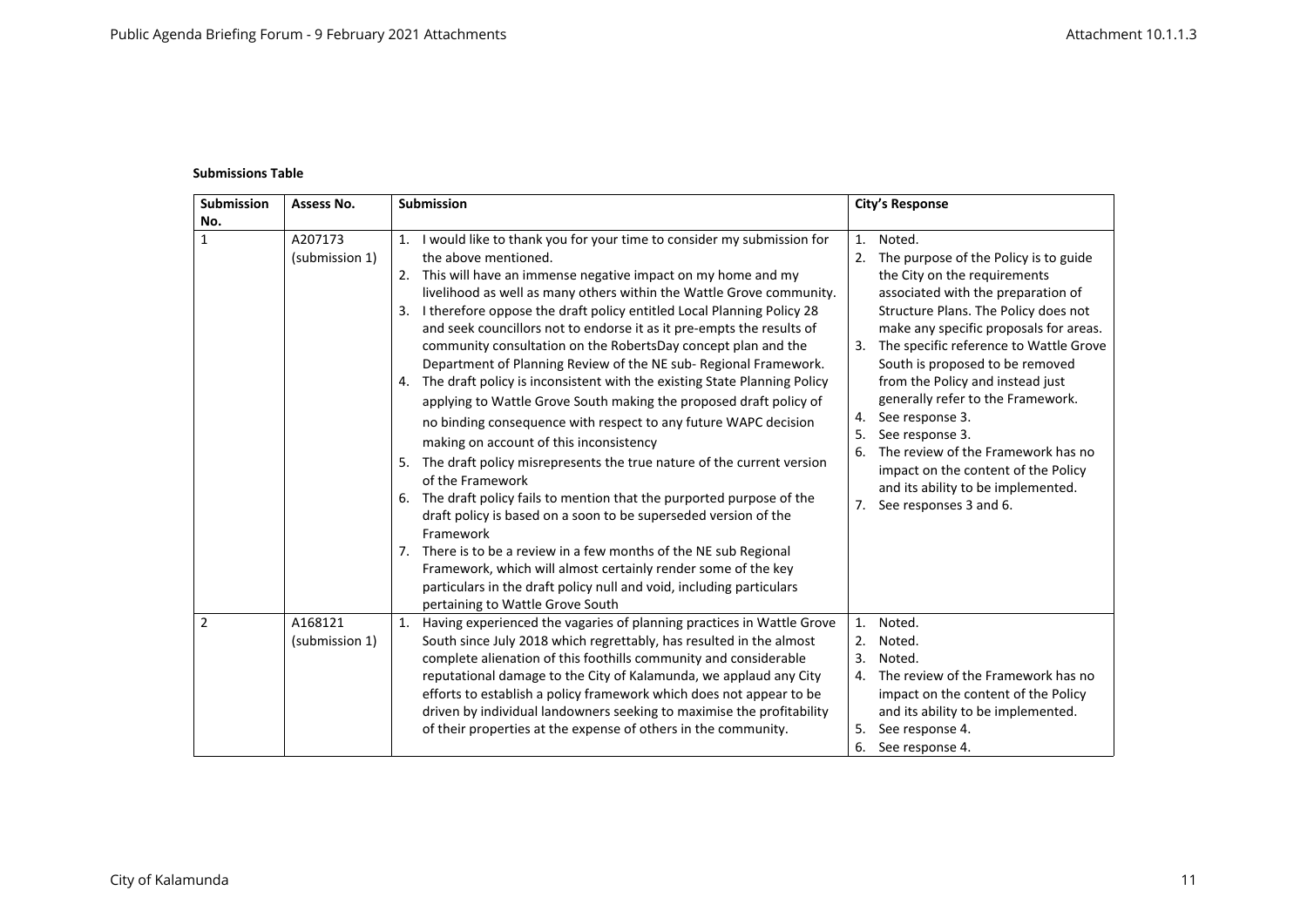|  | 2. Had this kind of policy Framework been in place earlier it may have  | 7. Noted. |
|--|-------------------------------------------------------------------------|-----------|
|  | prevented a situation where an individual landowner publicly            |           |
|  | informed those present at a Council Meeting in December 2018 of his     |           |
|  | success in getting the City to set aside ratepayer funds to proceed     |           |
|  | down the path of urbanising Wattle Grove South, long before it          |           |
|  | officially became a State Government flagged conditional direction.     |           |
|  | 3. However, whilst appreciating the clarity of the draft Local Planning |           |
|  | Policy, we nevertheless would suggest to Councillors that they do not   |           |
|  | adopt the Officer Recommendation at this point in time.                 |           |
|  | 4. This is because point 15 in the Officers Report that                 |           |
|  | The primary objectives of LPP28 are to:                                 |           |
|  | Guide the City's implementation of the State Government's               |           |
|  | North East Sub-Regional Framework.                                      |           |
|  | The fact is that the Ne Sub-Regional Framework is to be reviewed        |           |
|  | in 2021 and given WA's falling population and slower than               |           |
|  | expected land consumption in the metropolitan area, there is no         |           |
|  | guarantee that the current North East Sub Regional Framework            |           |
|  | will not be significantly revised or even, that this nomenclature to    |           |
|  | describe the Framework will even exist in the future.                   |           |
|  | 5. As proof of our assertion that the Framework is to be reviewed, we   |           |
|  | would quote from a letter we received from Mr David Saunders,           |           |
|  | Assistant Director General of the Department of Planning on the 24      |           |
|  | April 2020.                                                             |           |
|  | ' However, the Perth and Peel@3.5 million suite of documents,           |           |
|  | which the Planning                                                      |           |
|  | Framework sits within, does make provision for their review after       |           |
|  | the initial three                                                       |           |
|  | years. That review is due to commence in 2021. The scope and            |           |
|  | terms of the review                                                     |           |
|  | are yet to be determined, but this may provide an opportunity to        |           |
|  | consider any                                                            |           |
|  | significant new information, including more detailed knowledge of       |           |
|  | environmental                                                           |           |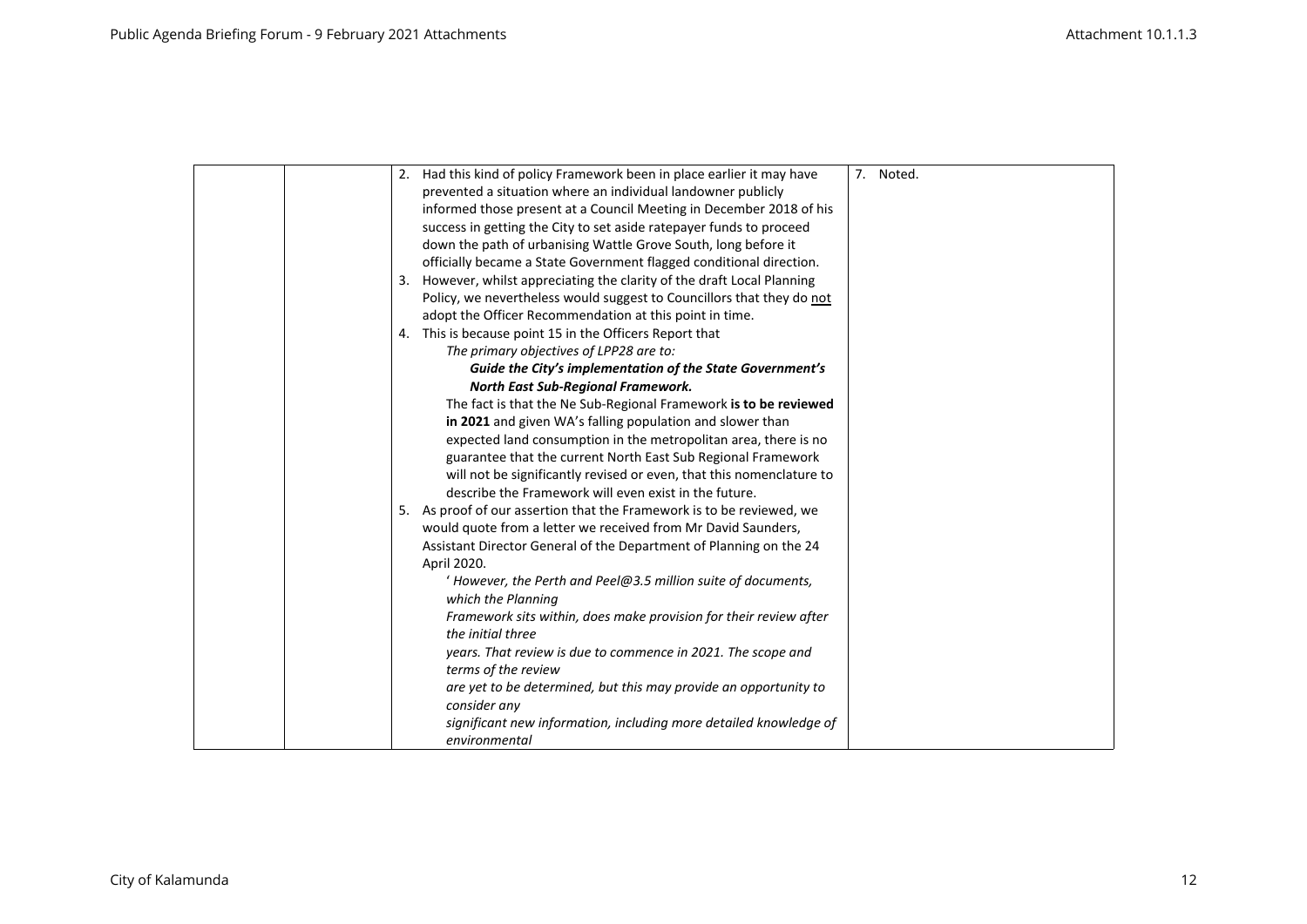|                                | values or changing urban land consumption rates, which may<br>impact on the<br>suitability of an area for development or vice versa. Further details<br>of the review are expected to be announced in 2021'<br>Knowing therefore, that there is to be a review in a few months of the<br>6.<br>NE sub Regional Framework, which may render some of the key<br>particulars in the draft policy null and void, it makes complete sense to<br>postpone advertising of this policy until after review of the Framework<br>is completed.<br>We commend this course of action to Councillors<br>7.                                                                                                                                                                                                                                                                                                                                                                                                                                                                                                                                                                                                                       |                                                                                                                                                                                                                                                                                                                                                                                                                                                                                                                                                                                         |
|--------------------------------|--------------------------------------------------------------------------------------------------------------------------------------------------------------------------------------------------------------------------------------------------------------------------------------------------------------------------------------------------------------------------------------------------------------------------------------------------------------------------------------------------------------------------------------------------------------------------------------------------------------------------------------------------------------------------------------------------------------------------------------------------------------------------------------------------------------------------------------------------------------------------------------------------------------------------------------------------------------------------------------------------------------------------------------------------------------------------------------------------------------------------------------------------------------------------------------------------------------------|-----------------------------------------------------------------------------------------------------------------------------------------------------------------------------------------------------------------------------------------------------------------------------------------------------------------------------------------------------------------------------------------------------------------------------------------------------------------------------------------------------------------------------------------------------------------------------------------|
| 3<br>A207173<br>(submission 2) | 1. I would like to thank you for your time to consider my submission for<br>the above mentioned.<br>This will have an immense negative impact on my home and my<br>2.<br>livelihood as well as many others within the Wattle Grove community.<br>I therefore oppose the draft policy entitled Local Planning Policy 28<br>3.<br>and seek councillors not to endorse it as it pre-empts the results of<br>community consultation on the RobertsDay concept plan and the<br>Department of Planning Review of the NE sub-Regional Framework.<br>4. The draft policy is inconsistent with the existing State Planning Policy<br>applying to Wattle Grove South making the proposed draft policy of<br>no binding consequence with respect to any future WAPC decision<br>making on account of this inconsistency<br>5. The draft policy misrepresents the true nature of the current version<br>of the Framework<br>The draft policy fails to mention that the purported purpose of the<br>6.<br>draft policy is based on a soon to be superseded version of the<br>Framework<br>There is to be a review in a few months of the NE sub Regional<br>7.<br>Framework, which will almost certainly render some of the key | Noted.<br>1.<br>The purpose of the Policy is to guide<br>2.<br>the City on the requirements<br>associated with the preparation of<br>Structure Plans. The Policy does not<br>make any specific proposals for areas.<br>The specific reference to Wattle Grove<br>3.<br>South is proposed to be removed<br>from the Policy and instead just<br>generally refer to the Framework.<br>See response 3.<br>4.<br>See response 3.<br>5.<br>The review of the Framework has no<br>6.<br>impact on the content of the Policy<br>and its ability to be implemented.<br>7. See responses 3 and 6. |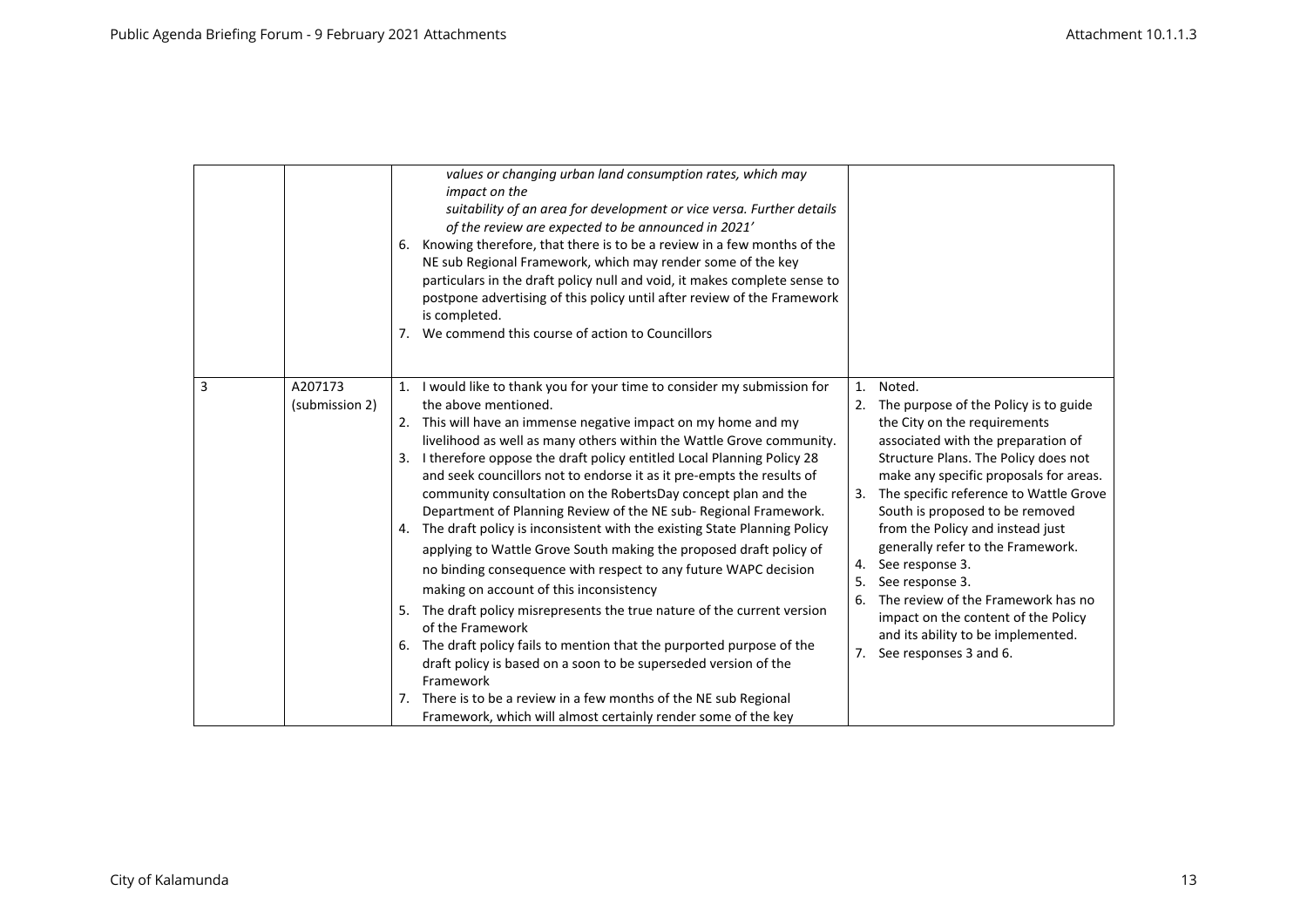|   |                | particulars in the draft policy null and void, including particulars            |    |                                        |
|---|----------------|---------------------------------------------------------------------------------|----|----------------------------------------|
|   |                | pertaining to Wattle Grove South                                                |    |                                        |
| 4 | A115611        | "Library". Being computer organised, why can't your computer be<br>1.           |    | 1. Unrelated.                          |
|   |                | programmed for "what you (I) have read?"                                        |    |                                        |
| 5 | A168121        | 1. Introduction                                                                 | 1. | Noted.                                 |
|   | (submission 2) | Local governments are responsible for planning their local communities by       |    | 2. This document is a guide.           |
|   |                | ensuring appropriate planning controls exist for land use and development       | 3. | The Policy can have effect where any   |
|   |                | permitted under the Metropolitan Region Scheme (MRS).                           |    | structure plan is proposed which       |
|   |                | They do this by preparing local planning schemes, strategies and policies.      |    | could occur at any time.               |
|   |                |                                                                                 | 4. | Noted.                                 |
|   |                | 2. WALGA has prepared a document entitled 'Local Planning Policy                | 5. | The Policy is not inconsistent with    |
|   |                | Guide' to assist local government authorities in preparing Local                |    | State Policy.                          |
|   |                | Planning policies. It is important to note that the advertised draft Local      | 6. | The Policy applies to Structure Plans. |
|   |                | Planning Policy 28 does not reflect the recommended approach of                 |    | Areas identified by the Framework are  |
|   |                | WALGA regarding the formulation of local planning policies.                     |    | anticipated to require the preparation |
|   |                |                                                                                 |    | of structure plans to coordinate       |
|   |                | Logically, any resultant local planning policies ought to be designed to<br>3.  |    | development. The Specific reference    |
|   |                | assist Councillors to exercise their discretionary decision-making              |    | to Wattle Grove South is proposed to   |
|   |                | powers in relation to existing statutory land use realities and not,            |    | be removed from the Policy. The        |
|   |                | anticipated or desired future scenarios which are not evident at the            |    | Framework will still be referenced.    |
|   |                | time the policy is proposed to have effect.                                     | 7. | Noted.                                 |
|   |                | 4. Local Planning Policies ought to be consistent with State Planning           | 8. | The Policy does not propose rezoning.  |
|   |                | <b>Policies</b>                                                                 |    | The purpose of the Policy is to guide  |
|   |                | Whilst it is not prohibited, WALGA strongly advises that any local              |    | the City on the requirements           |
|   |                | planning policy, including the advertised draft Local Planning Policy 28,       |    | associated with the preparation of     |
|   |                | ought to be consistent with any relevant State Planning Policy applying         |    | Structure Plans. The Policy does not   |
|   |                | to any geographical Scheme area/s identified as being within scope of           |    | make any specific proposals for areas. |
|   |                | the proposed policy                                                             | 9. | The Policy was referred to the DPLH    |
|   |                | If a Local Planning policy is inconsistent with the provisions of a State<br>5. |    | for comment during advertisement.      |
|   |                | Planning Policy -as is the case with draft Local Planning Policy 28- it         |    | No comment was received.               |
|   |                | must be referred to the Western Australian Planning Commission [the             |    | 10. See response 9.                    |
|   |                | WAPC] for comment. Even if the WAPC permits the inconsistent Local              |    | 11. Noted.                             |
|   |                | Planning Policy to guide local decision-makers, it will not guide the           |    | 12. See response 8.                    |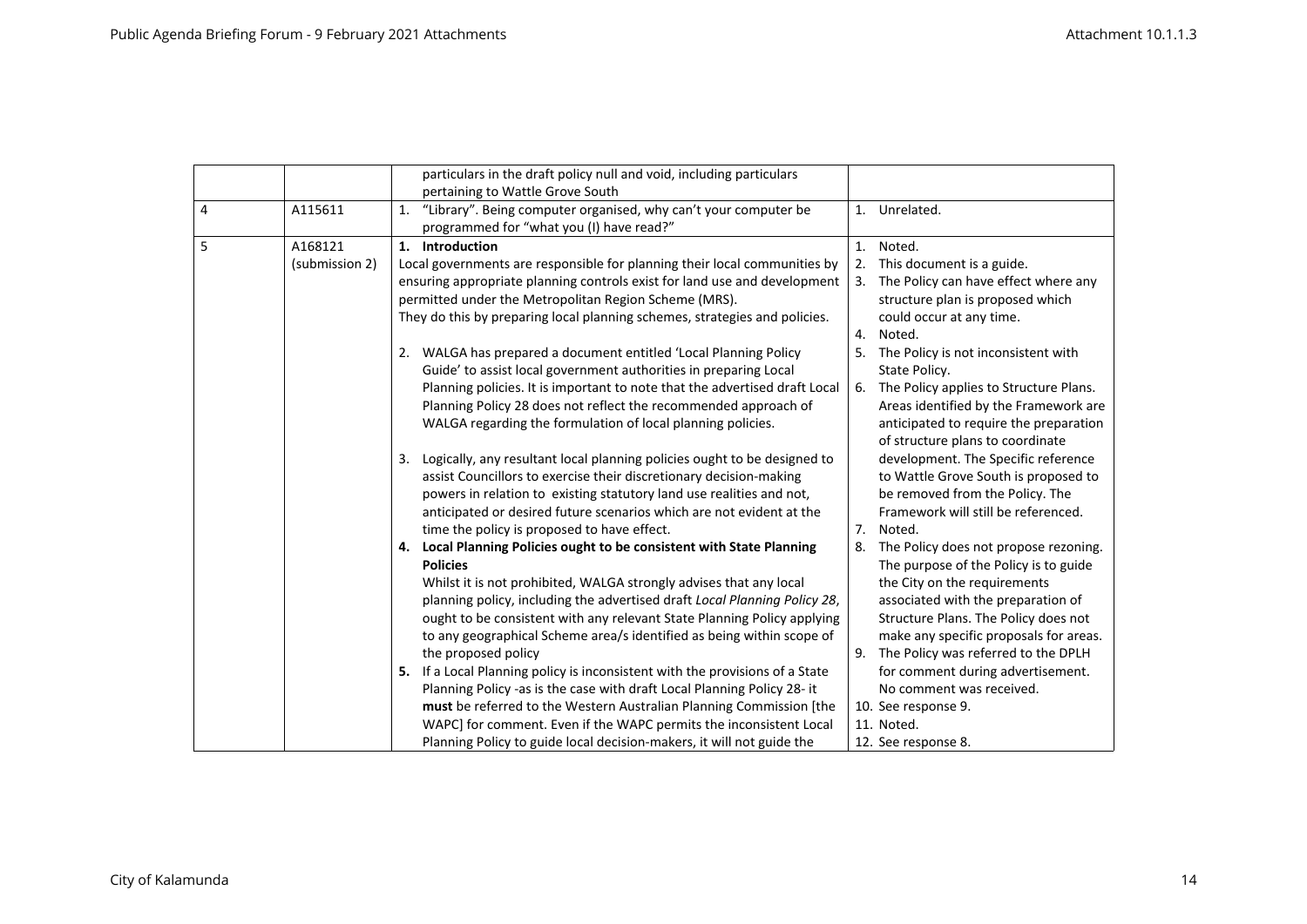| exercise of the Commission's discretion in the same manner. The                | 13. See response 8.                     |
|--------------------------------------------------------------------------------|-----------------------------------------|
| provisions of a State Planning Policy will always have priority                | 14. See response 8.                     |
| The text of the draft policy states that the proposed policy is to apply<br>6. | 15. See response 8.                     |
| to Wattle Grove South and three other named localities.                        | 16. See response 8.                     |
|                                                                                | 17. See response 8.                     |
| Our comments below focus on Wattle Grove South but may also apply              |                                         |
| with respect to the other named geographical areas.                            | 18. The Policy will still be effective  |
| 7. State Planning Policy 2.5 Rural Planning                                    | following a review of the Framework.    |
| Currently, State Planning Policy 2.5 Rural Planning applies to Wattle          | The purpose of the Policy is to guide   |
| Grove South as this geographical Scheme area is currently zoned                | the City on the requirements            |
| 'Rural' under the Metropolitan Region Scheme (MRS) and 'Special                | associated with the preparation of      |
| Rural' or 'Rural' under the City of Kalamunda Local Planning Scheme            | Structure Plans. The Policy does not    |
| No. 3 (LPS 3).                                                                 | make any specific proposals for areas.  |
| This means that the current wording of draft Local Planning Policy 28 -<br>8.  | 19. See response 18.                    |
| which mischaracterises the approved zoning of Wattle Grove South               | 20. See response 18.                    |
| from its actual 'rural' zoning to a possible but as yet, unapproved            | 21. See response 6.                     |
| 'urban' zoning - is significantly inconsistent with State Planning Policy      | 22. Noted.                              |
| 2.5 Rural Planning.                                                            | 23. Noted.                              |
| 9. As stated above, due to this inconsistency the proposed draft Local         | 24. See response 6.                     |
| Planning policy must be referred to the WAPC for comment. Even if              | 25. Council has made a determination on |
| the WAPC subsequently permits the draft Local Planning Policy to               | the Crystal Brook Concept Plan.         |
| stand it will have no influence on future WAPC decision-making while           | Regardless the outcome of the Crystal   |
| State Planning Policy 2.5 Rural Planning has application to the area.          | Brook Concept Plan has no bearing on    |
| 10. We contend that on this ground alone, Councillors ought to refuse to       | the purpose of the Policy. See          |
| endorse the proposed draft policy.                                             | response 6.                             |
| 11. The 'purpose' of the draft Local Planning Policy 28                        | 26. See response 25.                    |
| The text of the draft policy (point 15) defines the primary objective of       | 27. See response above.                 |
| the draft policy as being to                                                   | 28. See responses above.                |
| 'a) Guide the City's implementation of the State Government's North            |                                         |
| <b>East Sub-Regional Framework</b>                                             |                                         |
| 12. However, the text of the draft policy actually misrepresents the           |                                         |
| fundamental fluidity of the Framework and endeavours to convey to              |                                         |
|                                                                                |                                         |
| the reader that the current Framework dictates that Wattle Grove               |                                         |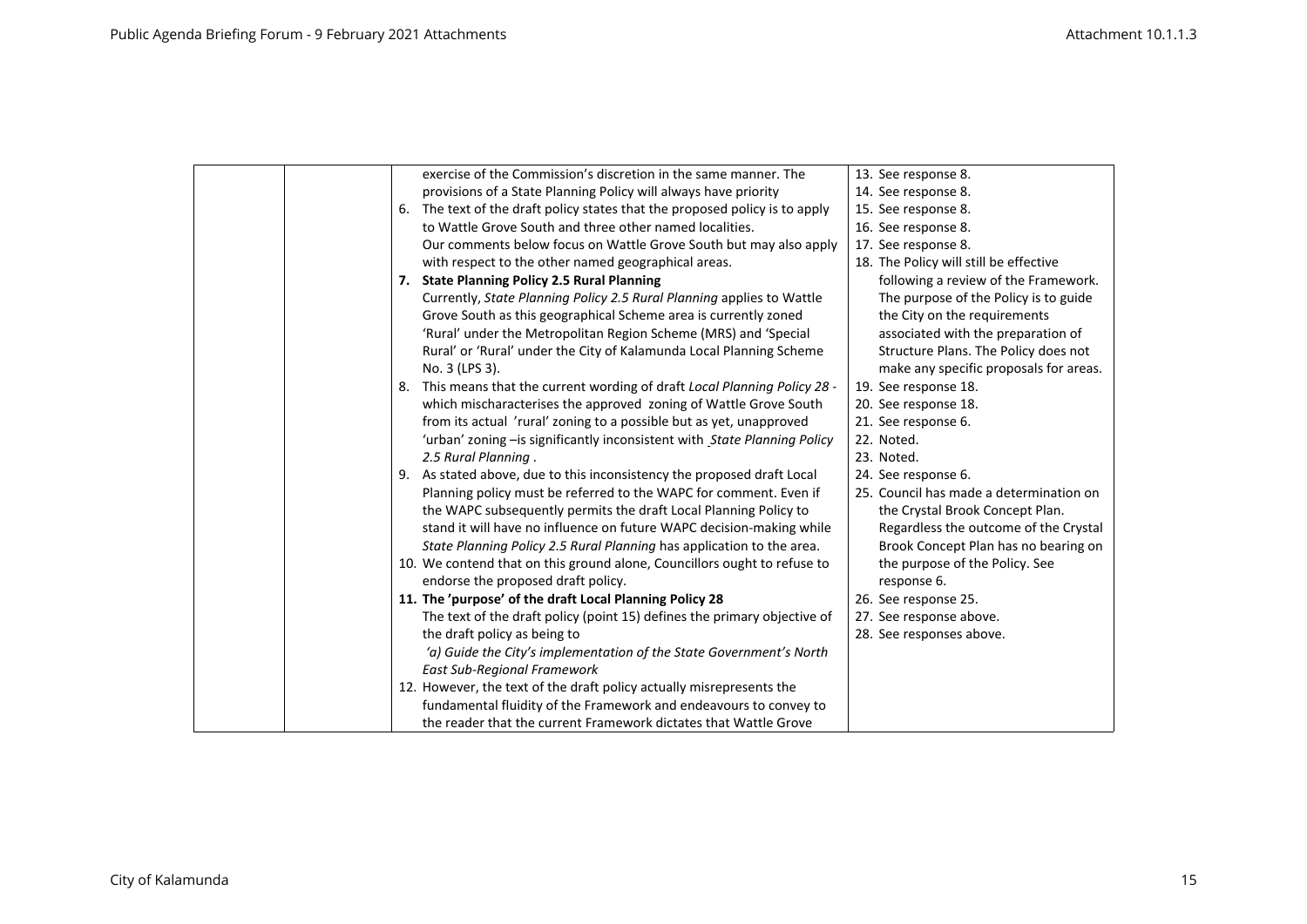| South is to be unquestionably rezoned as Urban by the Department of         |  |
|-----------------------------------------------------------------------------|--|
| Planning at a date yet to be determined.                                    |  |
| 13. Regrettably, the draft policy fails to acknowledge anywhere in its text |  |
| that the Department of Planning, through the NE sub-Regional                |  |
| Framework, has only conditionally identified part of Wattle Grove           |  |
| South for future urban use.                                                 |  |
| 14. According to the accompanying text of the NE sub-Regional               |  |
| Framework, the proposed urban rezoning of much of Wattle Grove              |  |
| South (a zoning which, incidentally, was requested by the then Shire of     |  |
| Kalamunda without reference to the Wattle Grove South community)            |  |
| may, in fact, not eventuate after taking into account other relevant        |  |
| factors, including but not limited to, the existence or otherwise of        |  |
| environmental attributes, assessment of bushfire risk, and the cost of      |  |
| infrastructure requirements.                                                |  |
| 15. The text of the Framework cautions that further detailed planning is    |  |
| required for areas zoned Urban Expansion and Urban Investigation            |  |
| prior to consideration for any rezoning under the MRS. In particular, it    |  |
| states that planning must establish whether the identified area             |  |
| contains significant environmental attributes.                              |  |
| Where significant environmental attributes are identified, as is the        |  |
| case in Wattle Grove South, the text of the Framework states that           |  |
| further planning for these sites will need to prioritise avoidance or       |  |
| protection, or both, of the environmental values.                           |  |
| 16. Importantly, the Framework also states (page 20) that the               |  |
| classification of existing special rural zoned areas as Urban should not    |  |
| however be construed as support for the further development of              |  |
| these areas at a higher density.                                            |  |
| 17. Similarly, the text of the Framework states that the classification of  |  |
| Urban Investigation areas is not to be construed as a commitment by         |  |
| the WAPC to support any rezoning, as this will depend upon the              |  |
| outcome of further planning investigations                                  |  |
| 18. The NE sub-Regional Framework to be Reviewed in 2021                    |  |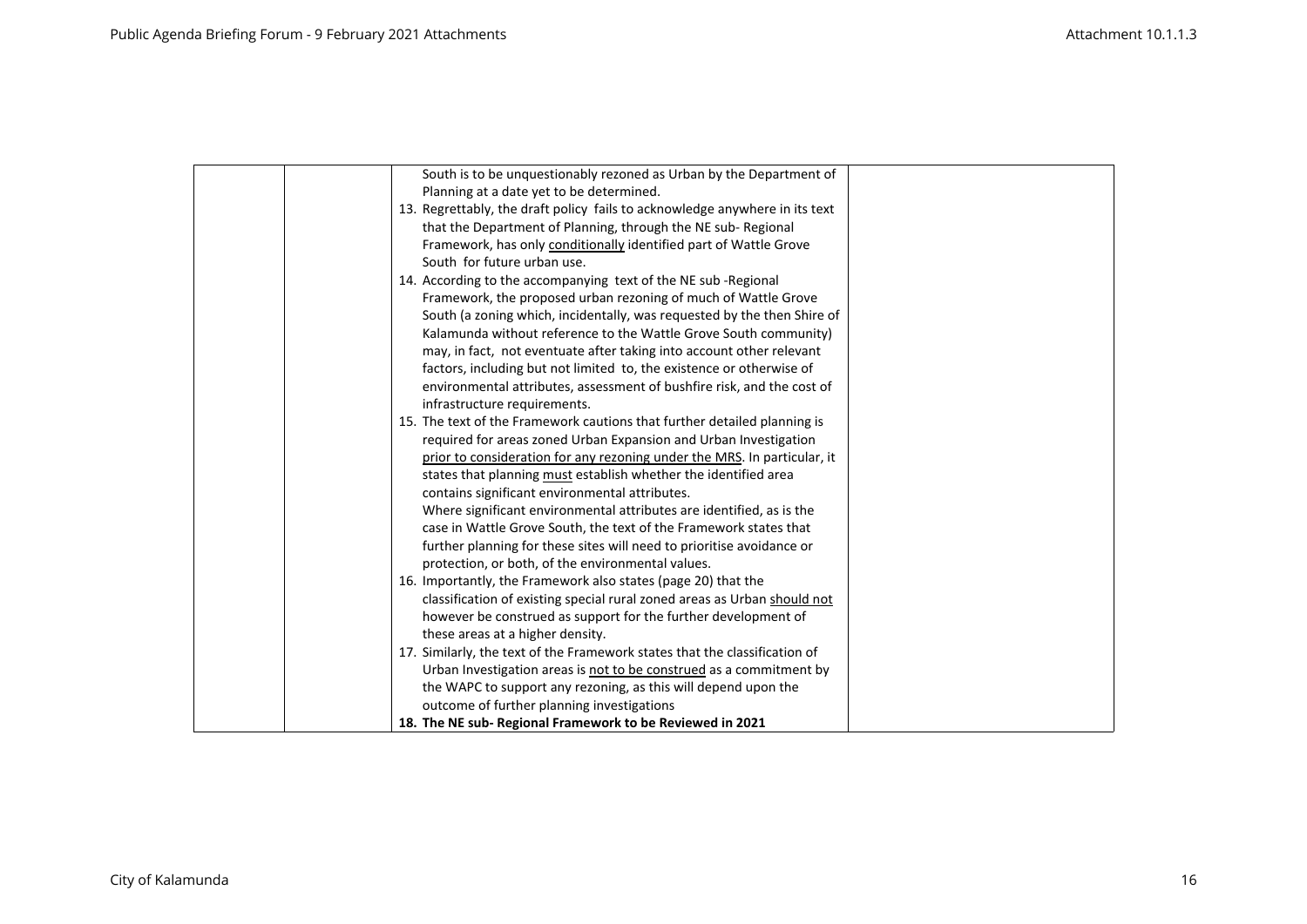| Apart from the authors of draft LLP 28 policy failing to reflect the true     |
|-------------------------------------------------------------------------------|
| nature of the NE sub Regional Framework by making unjustified                 |
| assumptions about the purported inevitability of the Framework -              |
| which have then been interwoven into the text of the draft policy-the         |
| authors have surprisingly, omitted to inform Councillors and the              |
| community that the NE sub-Regional Framework is to be reviewed by             |
| the Department of Planning in 2021.                                           |
| This is a significant and worrying omission given both the accepted           |
| need for open and transparent decision making at local government             |
| level and, the purported primary purpose of the draft policy being to '       |
| guide the City's implementation of the State Government's North East          |
| Sub-Regional Framework'.                                                      |
| 19. Given WA's falling population, the impact of the pandemic and slower      |
| than expected land consumption in the metropolitan area, there is no          |
| guarantee that the current North East sub-Regional Framework will             |
| not be significantly revised or even, that this nomenclature to describe      |
| the Framework will even exist in the future.                                  |
| It is simply illogical for Councillors to endorse a local planning policy     |
| based on a version of the Framework which is due to be reviewed in            |
| just a few months time.                                                       |
| 20. It would be far more appropriate for Councillors to decline to endorse    |
| this draft policy knowing that it is entirely based on a soon to be           |
| obsolete version of the Framework.                                            |
| 21. Draft Local Planning Policy 28 is Pre-emptive                             |
| This draft Local Planning Policy is not only pre-emptive of statutory         |
| planning processes as explained above, it also pre-empts Councillor           |
| consideration of the outcome of community consultation with respect           |
| to the RobertsDay concept planning process.                                   |
| 22. In the past 2 years the City has expended close to \$150,000 in trying to |
| convince the Wattle Grove South community that the Department of              |
| Planning is determined to urbanise this foothills area. To further that       |
| end the City has thus far expended over \$110,000 in obtaining the            |
| services of a private consultancy to present the community with a             |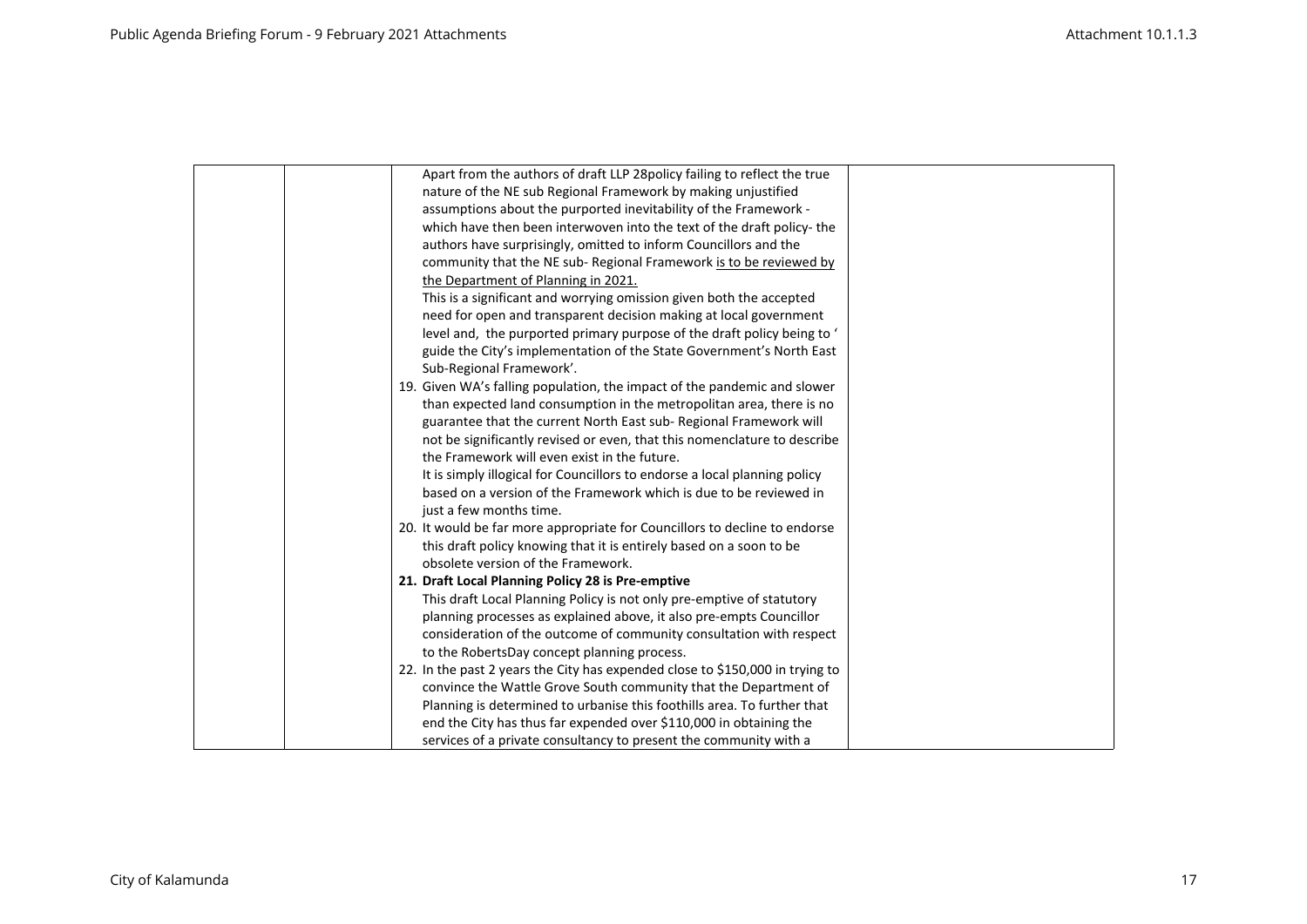| concept plan based on an urban rezoning platform for its                           |  |
|------------------------------------------------------------------------------------|--|
| consideration.                                                                     |  |
| 23. City is currently in the process of analysing the considerable amount of       |  |
| community feedback it has received in relation to this concept plan. A             |  |
| successful Freedom of Information made by a resident aligned with                  |  |
| EcoVision to obtain copies of submissions forwarded by the                         |  |
| community in relation to the RobertsDay concept plan is currently in               |  |
| the process of being analysed.                                                     |  |
| 24. This analysis is likely to show that over 95% of respondents have              |  |
| rejected the RobertsDay concept plan which, as stated above, is based              |  |
| on urban rezoning of the area. Preliminary figures also show that                  |  |
| around 75% of respondents want to retain its current rural zoning<br>under the MRS |  |
| 25. It would be very poor form indeed, for Councillors to endorse this             |  |
| draft Local Planning Policy without first waiting to learn the outcome             |  |
| of community consultation about land use in this area as generated by              |  |
| the publication of the RobertsDay concept plan.                                    |  |
| 26. To proceed otherwise, would be to regard the views of the affected             |  |
| community as being inconsequential to Councillor decision-making                   |  |
| and therefore, contrary to the Local Government Act 1995.                          |  |
| 27. Summary                                                                        |  |
| In our view Councillors, ought to need no encouragement to decline to              |  |
| give approval to proposed draft Local Planning Policy 28.                          |  |
| The draft policy:                                                                  |  |
| Is inconsistent with the existing State Planning Policy applying to<br>a)          |  |
| Wattle Grove South making the proposed draft policy of no                          |  |
| binding consequence with respect to any future WAPC decision                       |  |
| making on account of this inconsistency                                            |  |
| misrepresents the true nature of the current version of the<br>b)                  |  |
| Framework; and                                                                     |  |
| fails to mention that the purported purpose of the draft policy is<br>c)           |  |
| based on a soon to be superceded version of the Framework                          |  |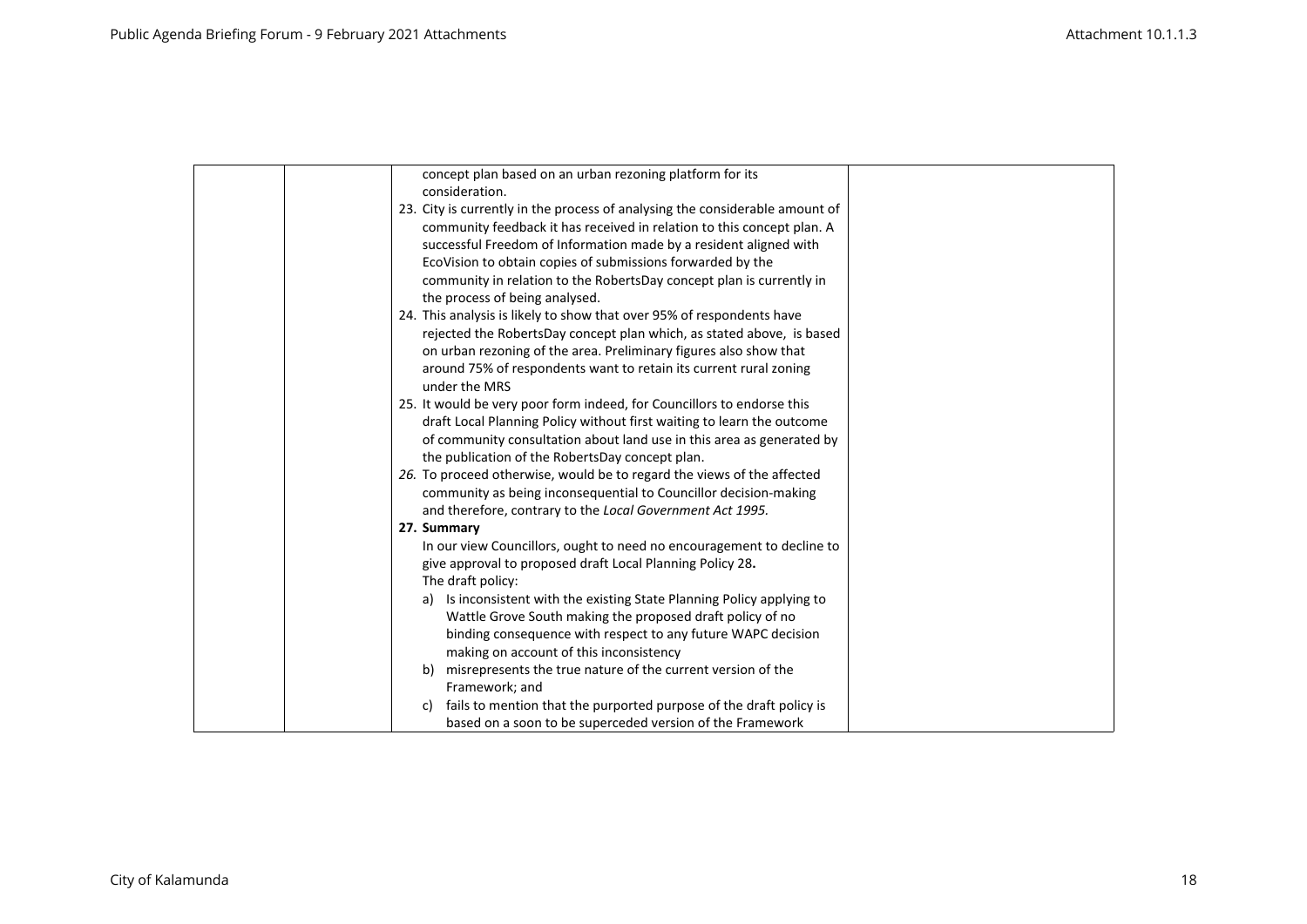|   |         | 28. Knowing that there is to be a review in a few months of the NE sub<br>Regional Framework, which will almost certainly render some of the<br>key particulars in the draft policy null and void, including particulars<br>pertaining to Wattle Grove South, we would therefore urge<br>Councillors not to endorse draft Local Planning Policy 28                                                                                                                                                                                                                                                                                                                                                                                                                                                                                                                                                                                                                                                                                                                                                                                                                                                                                                                                                                                   |                                                                                                                                                                                                                                                                                                                                                               |
|---|---------|--------------------------------------------------------------------------------------------------------------------------------------------------------------------------------------------------------------------------------------------------------------------------------------------------------------------------------------------------------------------------------------------------------------------------------------------------------------------------------------------------------------------------------------------------------------------------------------------------------------------------------------------------------------------------------------------------------------------------------------------------------------------------------------------------------------------------------------------------------------------------------------------------------------------------------------------------------------------------------------------------------------------------------------------------------------------------------------------------------------------------------------------------------------------------------------------------------------------------------------------------------------------------------------------------------------------------------------|---------------------------------------------------------------------------------------------------------------------------------------------------------------------------------------------------------------------------------------------------------------------------------------------------------------------------------------------------------------|
| 6 | A179904 | 1. Our block has the "Crumpet Creek" running along it's back boundary,<br>and the native wildlife varieties we have on our block is enormous.<br>2. The back half of our block has been left as natural bush which<br>attracts many animals some we don't even see, only where they have<br>been.<br>Our native garden beds around the house also see hundreds of bird<br>life come in each day to feed, there is a large family of Quenda's that<br>live on our property and yes dig holes in our lawn but that is a small<br>price to pay to have these little animals walking around without fear.<br>There was even a family of Mountain Ducks with babies making their<br>way to the creek through our property.<br>4. We need to save this environment, I have heard the developer will<br>keep as many trucks as possible but where are all these animals going<br>to go?<br>We do understand the need for change and the requirement for more<br>5.<br>housing within the shire, but hope you could re-visit the area for<br>rezoning and leave the properties that bound the below roads as<br>"Special Rural" to save a small part of this wonderful area for our<br>native animals / birds / marsupial plus all the native plants.<br>- Sultant Road East<br>- Brewer Road<br>- and either Bruce Road or Ravenswood Road. | Noted.<br>1.<br>Noted.<br>2.<br>3.<br>Noted.<br>The purpose of the Policy is not to<br>4.<br>make a planning proposal. The<br>purpose of the Policy is to guide the<br>City on the requirements associated<br>with the preparation of Structure<br>Plans. The Policy does not make any<br>specific proposals for areas.<br>5. See response 4.<br>Noted.<br>6. |
|   |         | 6. I am not sure if the above was the type of comment you required as I<br>didn't fully understand your letter - but if time permits if a meeting<br>between the shire and lawn owners                                                                                                                                                                                                                                                                                                                                                                                                                                                                                                                                                                                                                                                                                                                                                                                                                                                                                                                                                                                                                                                                                                                                               |                                                                                                                                                                                                                                                                                                                                                               |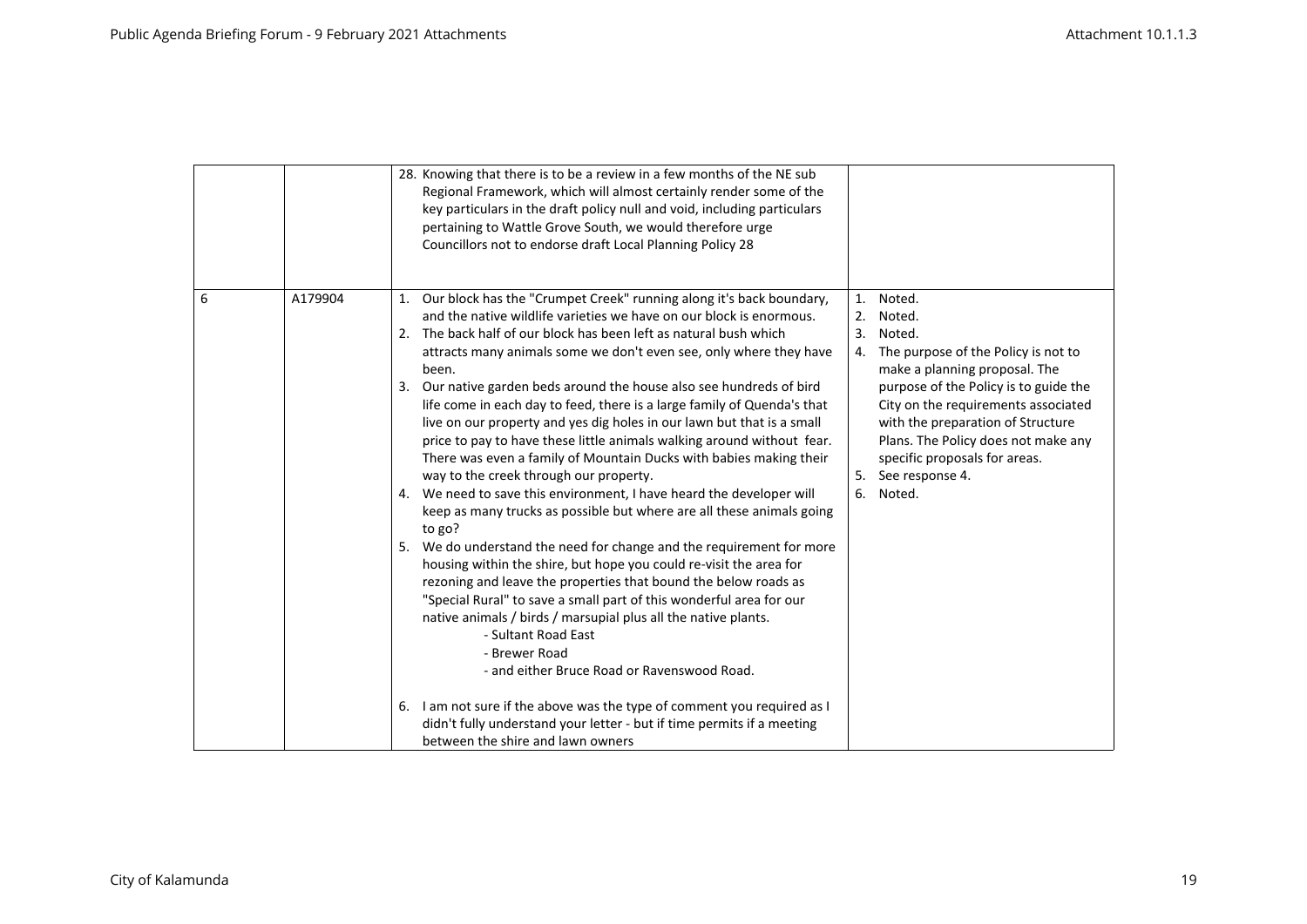| $\overline{7}$ | A8141                                  | 1. | We, Catherine and Ian Small of 19 Fontano Rd, Wattle Grove, oppose<br>the draft policy entitled Local Planning Policy 28 as it pre-empts the<br>results of community consultation on the RobertsDay concept plan<br>and the Department of Planning Review of the NE sub-Regional<br>Framework                                                                                                                                                                                                                                                                               |                      | 1. The purpose of the Policy is not to<br>make a planning proposal. The<br>purpose of the Policy is to guide the<br>City on the requirements associated<br>with the preparation of Structure<br>Plans. The Policy does not make any<br>specific proposals for areas.                    |
|----------------|----------------------------------------|----|-----------------------------------------------------------------------------------------------------------------------------------------------------------------------------------------------------------------------------------------------------------------------------------------------------------------------------------------------------------------------------------------------------------------------------------------------------------------------------------------------------------------------------------------------------------------------------|----------------------|-----------------------------------------------------------------------------------------------------------------------------------------------------------------------------------------------------------------------------------------------------------------------------------------|
| 8              | Valcan Road,<br>Orange Grove           | 1. | We oppose the draft policy entitled Local Planning Policy 28<br>It pre-empts the results of community consultation on the RobertsDay<br>concept plan and the Department of Planning Review of the NE sub-<br><b>Regional Framework</b>                                                                                                                                                                                                                                                                                                                                      | $\mathbf{1}$ .<br>2. | Noted.<br>The purpose of the Policy is not to<br>make a planning proposal. The<br>purpose of the Policy is to guide the<br>City on the requirements associated<br>with the preparation of Structure<br>Plans. The Policy does not make any<br>specific proposals for areas.             |
| 9              | A82866<br>(Submission 1)               | 1. | I A82866 oppose the draft policy entitled Local Planning Policy 28 as it<br>pre-empts the results of community consultation on the RobertsDay<br>concept plan and the Department of Planning Review of the NE sub-<br><b>Regional Framework</b>                                                                                                                                                                                                                                                                                                                             | 1.                   | The purpose of the Policy is not to<br>make a planning proposal. The<br>purpose of the Policy is to guide the<br>City on the requirements associated<br>with the preparation of Structure<br>Plans. The Policy does not make any<br>specific proposals for areas.                       |
| 10             | A82866<br>(Submission 2)               | 1. | I A82866 oppose the draft policy entitled Local Planning Policy 28 as it<br>pre-empts the results of community consultation on the RobertsDay<br>concept plan and the Department of Planning Review of the North-<br>East Sub-regional Planning Framework<br>2. To quote from the North-East Sub-regional Planning Framework "The<br>classification of Urban Investigation areas is not to be construed as a<br>commitment by the WAPC to support any rezoning as this will depend<br>upon the outcome of further planning investigations." (Page 20 2nd<br>last paragraph) | 1.                   | The purpose of the Policy is not to<br>make a planning proposal. The<br>purpose of the Policy is to guide the<br>City on the requirements associated<br>with the preparation of Structure<br>Plans. The Policy does not make any<br>specific proposals for areas.<br>2. See response 1. |
| 11             | <b>Address Details</b><br>Not Provided | 1. | We oppose the draft policy entitled Local Planning Policy 28 as it pre-<br>empts the results of community consultation on the RobertsDay                                                                                                                                                                                                                                                                                                                                                                                                                                    | 1.                   | The purpose of the Policy is not to<br>make a planning proposal. The                                                                                                                                                                                                                    |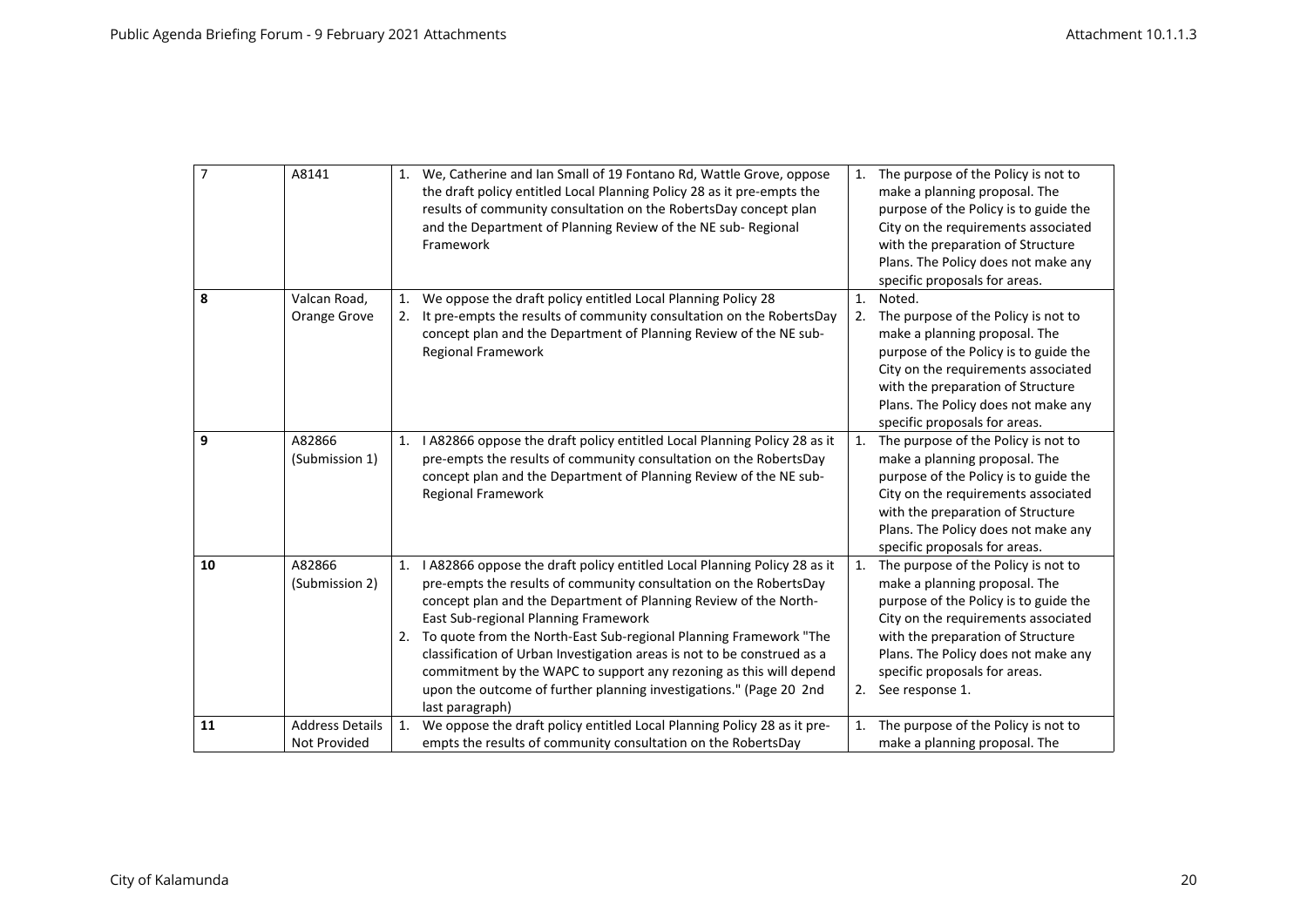|    |         | concept plan and the Department of Planning Review of the NE bsub-<br>Regional Framework                                                                                                                                                                                                                                                                                                                                                                                                                                                                                                                                                                                                                                                                                                                                                                                                                                 | purpose of the Policy is to guide the<br>City on the requirements associated<br>with the preparation of Structure<br>Plans. The Policy does not make any<br>specific proposals for areas.                                                                                                                                                                                                                                                                                                                           |
|----|---------|--------------------------------------------------------------------------------------------------------------------------------------------------------------------------------------------------------------------------------------------------------------------------------------------------------------------------------------------------------------------------------------------------------------------------------------------------------------------------------------------------------------------------------------------------------------------------------------------------------------------------------------------------------------------------------------------------------------------------------------------------------------------------------------------------------------------------------------------------------------------------------------------------------------------------|---------------------------------------------------------------------------------------------------------------------------------------------------------------------------------------------------------------------------------------------------------------------------------------------------------------------------------------------------------------------------------------------------------------------------------------------------------------------------------------------------------------------|
| 12 | A28230  | We oppose Local Planning Policy 28 because it pre-empts the results<br>1.<br>of community consultation on the RobertsDay Concept Plan and the<br>Department of Planning Review of the NE sub-Regional Framework                                                                                                                                                                                                                                                                                                                                                                                                                                                                                                                                                                                                                                                                                                          | 1. The purpose of the Policy is not to<br>make a planning proposal. The<br>purpose of the Policy is to guide the<br>City on the requirements associated<br>with the preparation of Structure<br>Plans. The Policy does not make any<br>specific proposals for areas.                                                                                                                                                                                                                                                |
| 13 | A50154  | We wish to advise you that we the undersigned oppose the draft<br>1.<br>policy entitled Local Planning Policy 28 as it pre-empts the results of<br>community consultation on the RobertsDay concept plan and the<br>Department of Planning Review of the NE sub-Regional Framework                                                                                                                                                                                                                                                                                                                                                                                                                                                                                                                                                                                                                                       | The purpose of the Policy is not to<br>1.<br>make a planning proposal. The<br>purpose of the Policy is to guide the<br>City on the requirements associated<br>with the preparation of Structure<br>Plans. The Policy does not make any<br>specific proposals for areas.                                                                                                                                                                                                                                             |
| 14 | A127383 | There are numerous highly significant reasons why timing of this<br>1.<br>request for public input apparently authorised by Council, on a new<br>local Planning Policy seems completely illogical and inappropriate.-<br>Based on the 3 stated Objectives on page 3 of the 8 page Draft Policy,<br>the following, for instance, have either escaped the attention of City of<br>Kalamunda Planning Management or been deliberately disregarded.-<br>The Minister for Planning subsequent to a 2 year overall in depth<br>a)<br>Review of the WA Planning System, followed that by posting<br>outcomes from a subsequent Green Paper advertised for public<br>comment. - The Minister then with WAPC / DPLH has engaged with<br>Parliament in making substantial changes to Development<br>Planning Legislation, with many inevitably detailed outcomes;<br>(including imminent changes to high-level development context | The purpose of the Policy is not to<br>1.<br>make a planning proposal. The<br>purpose of the Policy is to guide the<br>City on the requirements associated<br>with the preparation of Structure<br>Plans. The Policy does not make any<br>specific proposals for areas. The Policy<br>remains relevant with the review of<br>the planning system, policies and<br>Framework.<br>2.<br>Noted.<br>The purpose of the Policy is not to<br>3.<br>make a planning proposal. The<br>purpose of the Policy is to guide the |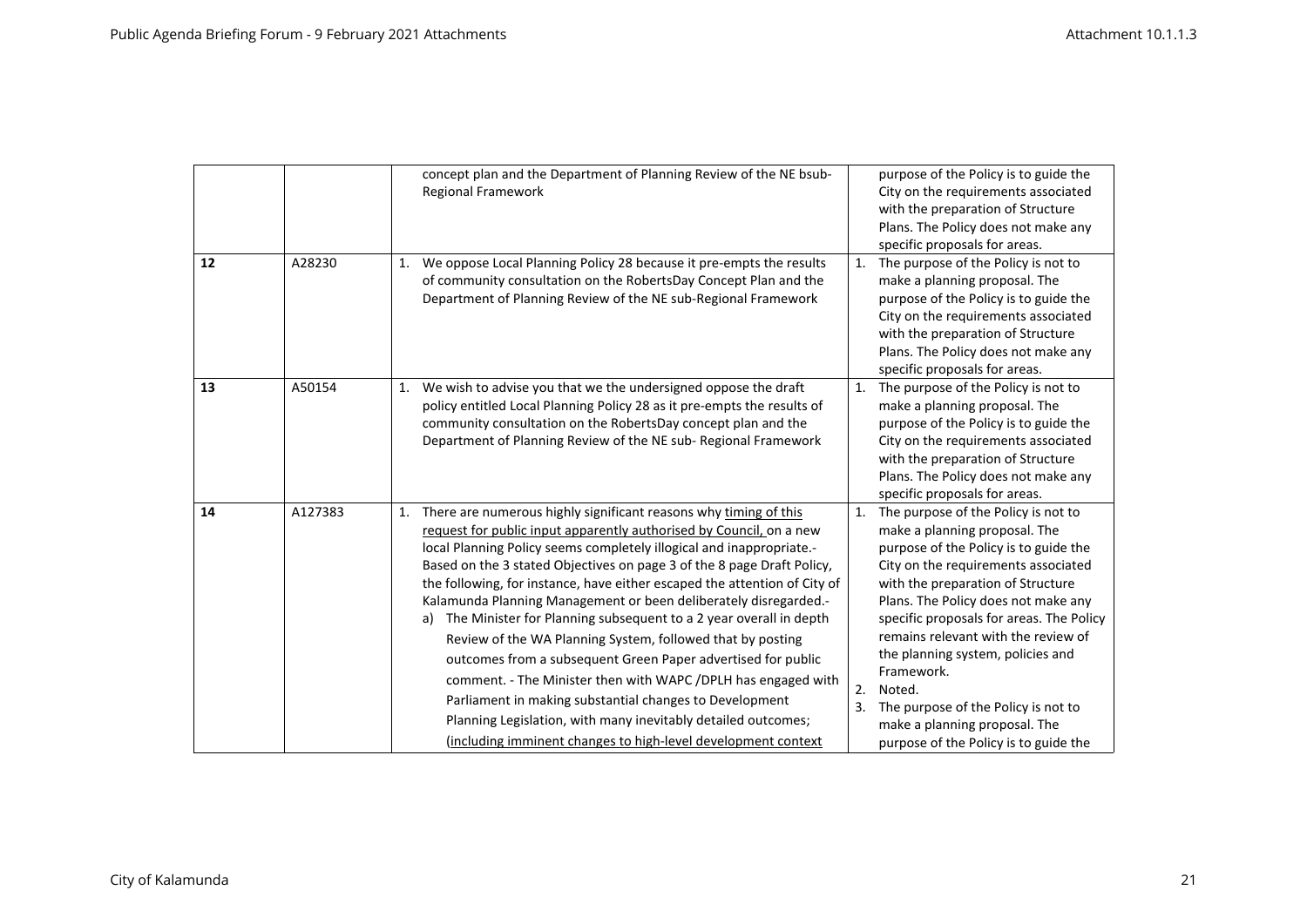|  |    | frameworks including the North East sub-regional Planning         |    | City on the requirements associated     |
|--|----|-------------------------------------------------------------------|----|-----------------------------------------|
|  |    | Framework of early 2018 that preceded that overall Planning       |    | with the preparation of Structure       |
|  |    | System Review.                                                    |    | Plans. The Policy does not make any     |
|  |    |                                                                   | 4. | specific proposals for areas.<br>Noted. |
|  | b) | Notwithstanding such changes in community and administrative      | 5. | See response 3.                         |
|  |    | context CoK Management must surely be aware of other              | 6. | See response 3.                         |
|  |    | announcements relevant to Local Authority Planning including.-    | 7. | See response 3.                         |
|  |    | i). Design WA producing completely new Activity Centre            | 8. | See responses above.                    |
|  |    | guidelines;                                                       |    |                                         |
|  |    | ii). Proposed Amendments to the Planning & Development (Local     |    |                                         |
|  |    | Planning Schemes) Regulations 2015 that involves 30 changes to    |    |                                         |
|  |    | local planning regulations exempting small residential and non-   |    |                                         |
|  |    | residential projects from requiring local authority development   |    |                                         |
|  |    | approval and complementing a revised residential design codes     |    |                                         |
|  |    | policy.                                                           |    |                                         |
|  |    | iii) A new Medium Density Design Code.                            |    |                                         |
|  | C) | Additionally and highly relevant to local Planning policies - the |    |                                         |
|  |    | recent unpredictable effects of the COVID-19 virus and measures   |    |                                         |
|  |    | being taken everywhere to counter circulation of the virus.       |    |                                         |
|  |    | All are combining together to result in substantial financial     |    |                                         |
|  |    | damage to local business enterprises, loss of employment and      |    |                                         |
|  |    | extensive social disruption that seems most likely to have        |    |                                         |
|  |    | continuing long term effects; including to future education and   |    |                                         |
|  |    | work skilling priorities.                                         |    |                                         |
|  |    | All of those occurring together will comprehensively alter        |    |                                         |
|  |    | individual, family employment and locational preferences,         |    |                                         |
|  |    | comprising a new local community context that CoK Planning        |    |                                         |
|  |    | Management has not yet begun to analyse, but will obviously be    |    |                                         |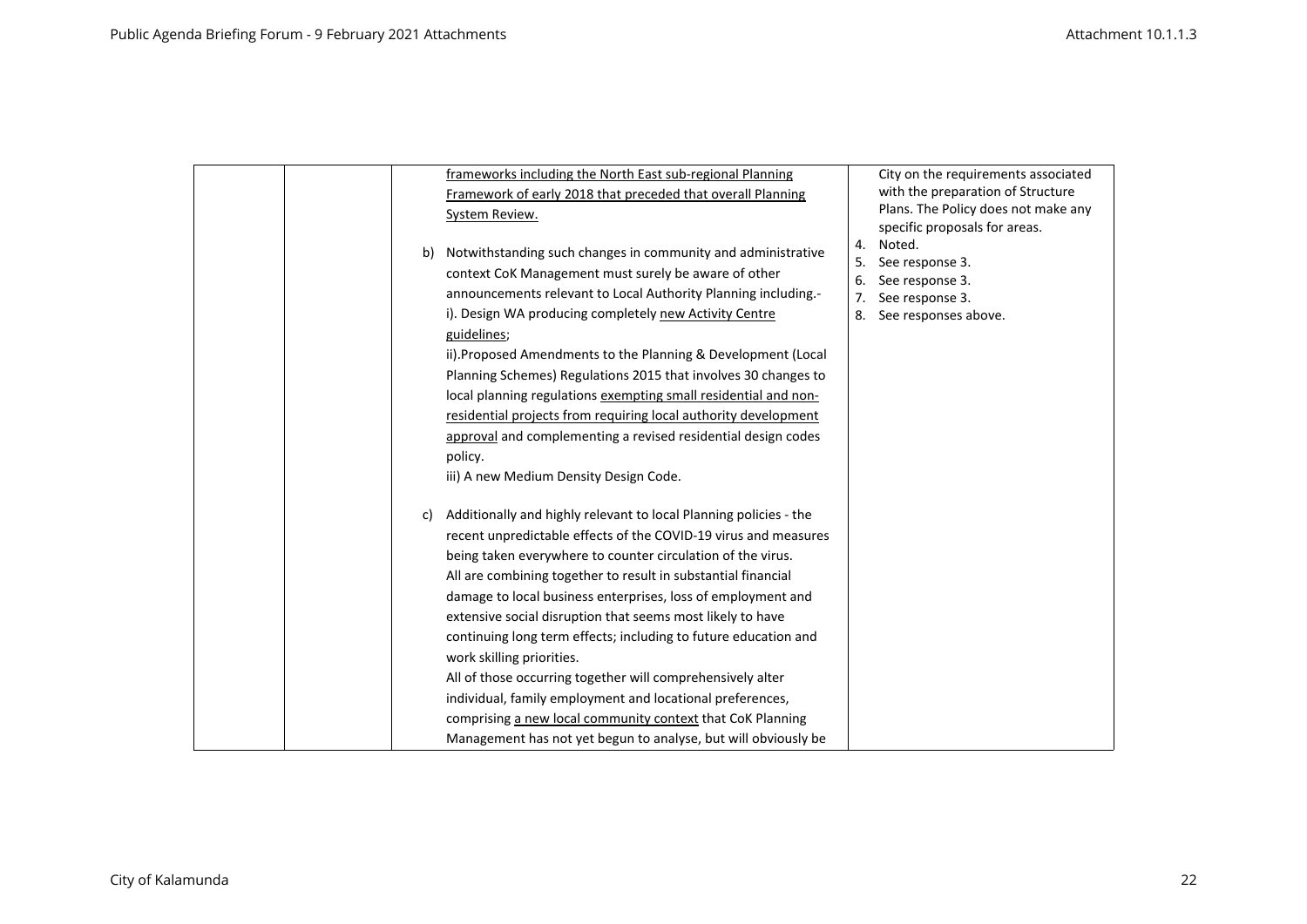|    | fundamental to any future Local Planning Strategy.                                                                                                                                                                                                                                                                                                                                                                                        |  |
|----|-------------------------------------------------------------------------------------------------------------------------------------------------------------------------------------------------------------------------------------------------------------------------------------------------------------------------------------------------------------------------------------------------------------------------------------------|--|
|    | The WA State Government through various Ministers is<br>d)                                                                                                                                                                                                                                                                                                                                                                                |  |
|    |                                                                                                                                                                                                                                                                                                                                                                                                                                           |  |
|    | demonstrating willingness to listen to community views in virtually                                                                                                                                                                                                                                                                                                                                                                       |  |
|    | all of the above; and most are currently open for public comment.                                                                                                                                                                                                                                                                                                                                                                         |  |
|    | Reading through the advertised Draft LPP28 'Delivery of State and<br>e)<br>Local Strategies through the preparation of Structure Plans' this<br>request to the local community to comment right now, while<br>confronted with all of the above complex changes (and being<br>asked to simultaneously comment on them) suggests that City<br>Planning Management should take time to reflect on the following<br>before persisting further |  |
|    |                                                                                                                                                                                                                                                                                                                                                                                                                                           |  |
| 2. | Recent evidence of Planning Management in the City of Kalamunda                                                                                                                                                                                                                                                                                                                                                                           |  |
|    | has demonstrated repeated disrespect of local community values and                                                                                                                                                                                                                                                                                                                                                                        |  |
|    | a preference for misinterpreting 'high level' statutory planning to be                                                                                                                                                                                                                                                                                                                                                                    |  |
|    | determinative; rather than contextual guidance                                                                                                                                                                                                                                                                                                                                                                                            |  |
| 3. | For instance their chosen interpretation the 2018 Regional conceptual                                                                                                                                                                                                                                                                                                                                                                     |  |
|    | Frameworks for the future of the Perth and Peel Region that then                                                                                                                                                                                                                                                                                                                                                                          |  |
|    | anticipated substantial growth of urban population to 3.5 million by<br>$2031. -$<br>Senior                                                                                                                                                                                                                                                                                                                                               |  |
|    | CoK Officers began local consultation workshops by statements                                                                                                                                                                                                                                                                                                                                                                             |  |
|    | wrongly inferred from those Frameworks as "The Government has                                                                                                                                                                                                                                                                                                                                                                             |  |
|    | decided" rather than that in truth they are intended to be broad                                                                                                                                                                                                                                                                                                                                                                          |  |
|    | guidance yet to be translated into local social and environmental                                                                                                                                                                                                                                                                                                                                                                         |  |
|    | contexts.                                                                                                                                                                                                                                                                                                                                                                                                                                 |  |
| 4. | Contrast that with the Foreword written by Planning Minister Hon.                                                                                                                                                                                                                                                                                                                                                                         |  |
|    | Rita Saffioti to each of those 4 regional Frameworks published in                                                                                                                                                                                                                                                                                                                                                                         |  |
|    | March 2018 - "These documents seek to enable the creation of                                                                                                                                                                                                                                                                                                                                                                              |  |
|    | liveable and vibrant communities- suburbs spaces and places where                                                                                                                                                                                                                                                                                                                                                                         |  |
|    | people want to live, work and socialise."                                                                                                                                                                                                                                                                                                                                                                                                 |  |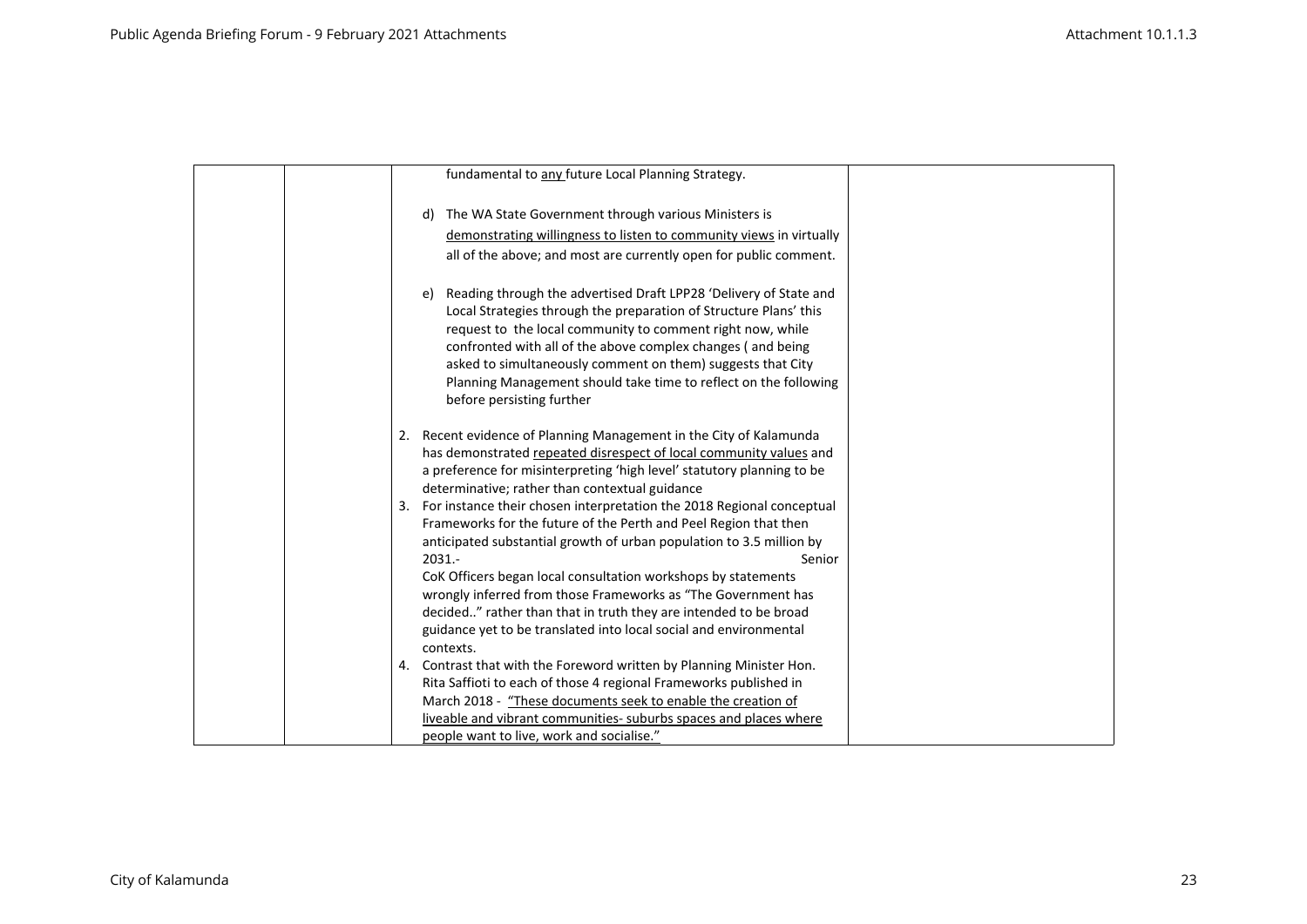|  | 5. The deliberate over-riding of local community and environmental        |
|--|---------------------------------------------------------------------------|
|  | values by CoK has continued for instance at Wattle Grove (South) for      |
|  | over 2 years, where an established environmentally-conscious              |
|  | community (not an area of vacant land) should be, based only on           |
|  | Officer whim; wiped out and replaced by industrial development.( Not      |
|  | supported by any Government directive or WAPC / DPLH request              |
|  | suggesting shortage of industrial land in that location). With the        |
|  | established community who clearly stated that as being where they         |
|  | want to continue living being continuously cajoled to the contrary.       |
|  | 6. A second example is in CoK Planning Management with regard a City      |
|  | ten year forward plan for the Town site of Kalamunda "Activity Centre     |
|  | Plan," in repeatedly quoting the 10 year old State Planning Policy 4,2    |
|  | "Activity Centres for Perth and Peel"; yet actually ignoring numerous     |
|  | statements in that SPP 4.2 regarding safe movement of pedestrians         |
|  | and vehicles. E.g. statements in it such as -                             |
|  | "Priority should be given to pedestrians over traffic."/ "it is necessary |
|  | to ensure walking routes are safe in centres"/a permeable road            |
|  | network that provides greater choice of movement; lower traffic           |
|  | speeds through control mechanisms "/ "Defining the area over which        |
|  | a structure plan operates is essential. Centre boundaries must match      |
|  | the intended role and function."/ "fewer and safer points of conflict     |
|  | between vehicles and pedestrians"/ "structure plans should give           |
|  | priority to the provision of short-stay parking that serves the centre as |
|  | a whole"                                                                  |
|  | 7. City of Kalamunda localities as shown visibly in the NE Sub-regional   |
|  | Planning Framework mapping are in fact noticeably peripheral to           |
|  | consolidating urban form implied in the Perth & Peel region 2031, as      |
|  | emphasised in -                                                           |
|  | "3.7 Environment and landscape. Objective - To preserve and               |
|  | enhance the environmental and landscape values of the sub-region for      |
|  | future generations to enjoy."                                             |
|  | Local community values in City of Kalamunda are well known for many       |
|  | decades of choice made by incoming generations to echo that               |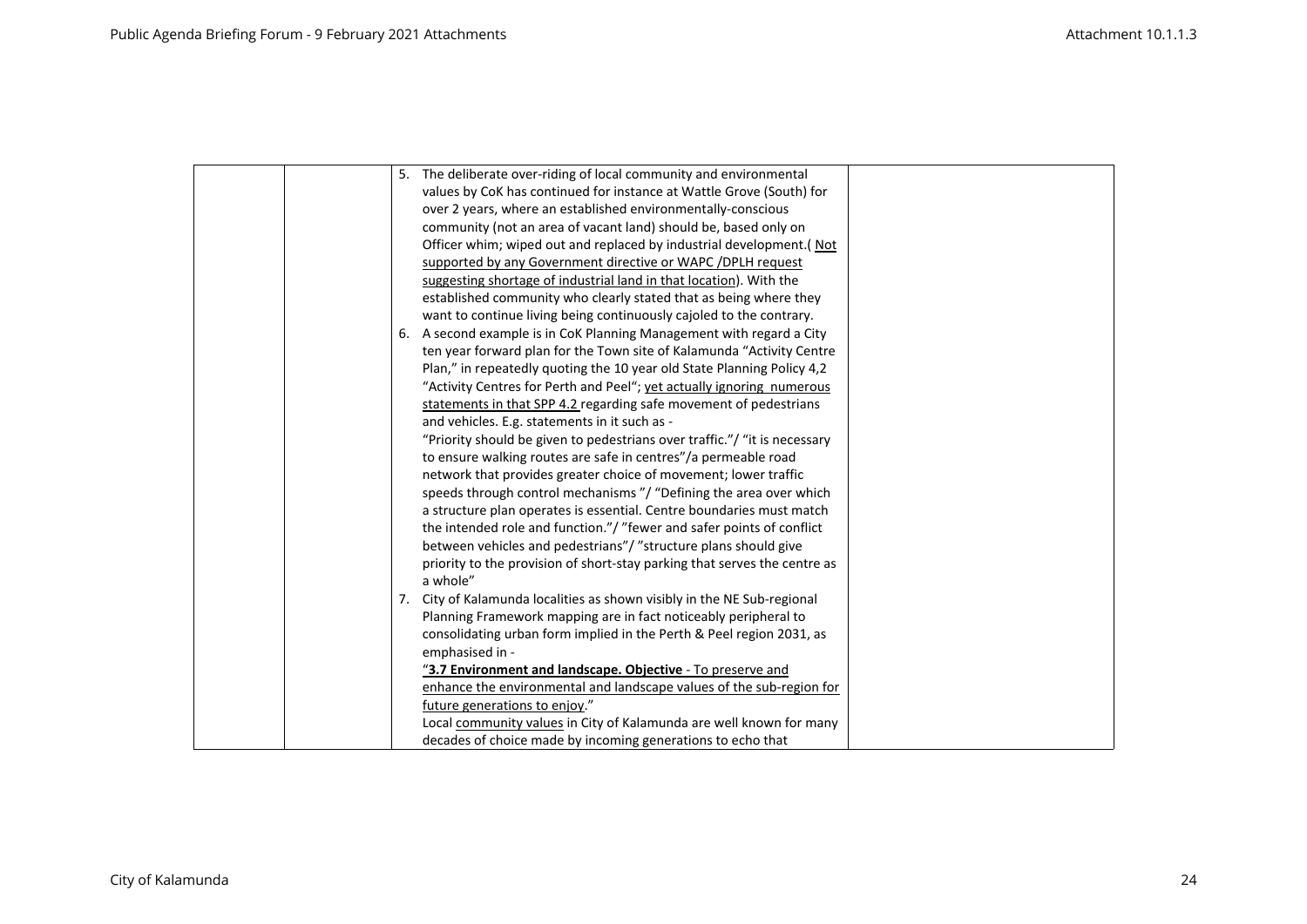|    |         | Objective. City of Kalamunda Management would be wise to quickly<br>find reason to support and respect, not deny them as they appear to<br>be doing, in proffering current advice to its elected Council.<br>8. Summary / Conclusion.-<br>Since it seems quite likely that Council were not alerted by City<br>Planning Administration to the extensive range of related Ministerial,<br>WA Planning Commission (WAPC) and Department of Planning Lands<br>and Heritage (DPLH) initiatives that have already been announced; are                                                                                                                                                                                                                                                                                                                                                                                                                                                |                                                                                                                                                                                                                                                                                                                                                                                                                                                  |
|----|---------|---------------------------------------------------------------------------------------------------------------------------------------------------------------------------------------------------------------------------------------------------------------------------------------------------------------------------------------------------------------------------------------------------------------------------------------------------------------------------------------------------------------------------------------------------------------------------------------------------------------------------------------------------------------------------------------------------------------------------------------------------------------------------------------------------------------------------------------------------------------------------------------------------------------------------------------------------------------------------------|--------------------------------------------------------------------------------------------------------------------------------------------------------------------------------------------------------------------------------------------------------------------------------------------------------------------------------------------------------------------------------------------------------------------------------------------------|
|    |         | currently awaiting public comment; and/or or render the timing of this<br>particular request for public comment inappropriate. It is suggested<br>that to avoid Ministerial criticism, Council should direct that no further<br>work proceed on it until all of the above issues are resolved.                                                                                                                                                                                                                                                                                                                                                                                                                                                                                                                                                                                                                                                                                  |                                                                                                                                                                                                                                                                                                                                                                                                                                                  |
| 15 | A199994 | I am writing on behalf of my family and myself, with regard to the<br>1.<br>letter from City of Kalamunda dated 6 <sup>th</sup> August 2020, re Local Planning<br>Policy 28. On receiving this letter, our immediate reaction was 'Here<br>we go again.<br>2. After all the meetings, co-design workshops, letters and emails of<br>opposition/objection, the will and feelings of the majority of<br>residents/property owners, still does not appear to be being taken<br>into account<br>3. In the letter it states 'The policy will guide Council, the City's officers<br>Who are the external stakeholders? I see the residents/property<br>owners of the said area, as 'internal stakeholders.'<br>4. Please let it be known that we oppose the draft policy 'Local Planning<br>Policy 28'<br>5. The policy pre-empts the results of community consultation on the<br>Roberts Day Concept Plan and the Department of Planning Review of<br>the NE sub-Regional Framework. | Noted.<br>1.<br>The purpose of the Policy is not to<br>2.<br>make a planning proposal. The<br>purpose of the Policy is to guide the<br>City on the requirements associated<br>with the preparation of Structure<br>Plans. The Policy does not make any<br>specific proposals for areas.<br>Stakeholders may include residents,<br>3.<br>landowners, State Agencies and<br>businesses to identify a few.<br>Noted.<br>4.<br>See response 2.<br>5. |
| 16 | A8204   | 1. I write to object to Wattle Grove East's inclusion in LPP28 as an area<br>designated for future structure planning                                                                                                                                                                                                                                                                                                                                                                                                                                                                                                                                                                                                                                                                                                                                                                                                                                                           | Noted.<br>1.<br>The purpose of the Policy is not to<br>2.<br>make a planning proposal. The                                                                                                                                                                                                                                                                                                                                                       |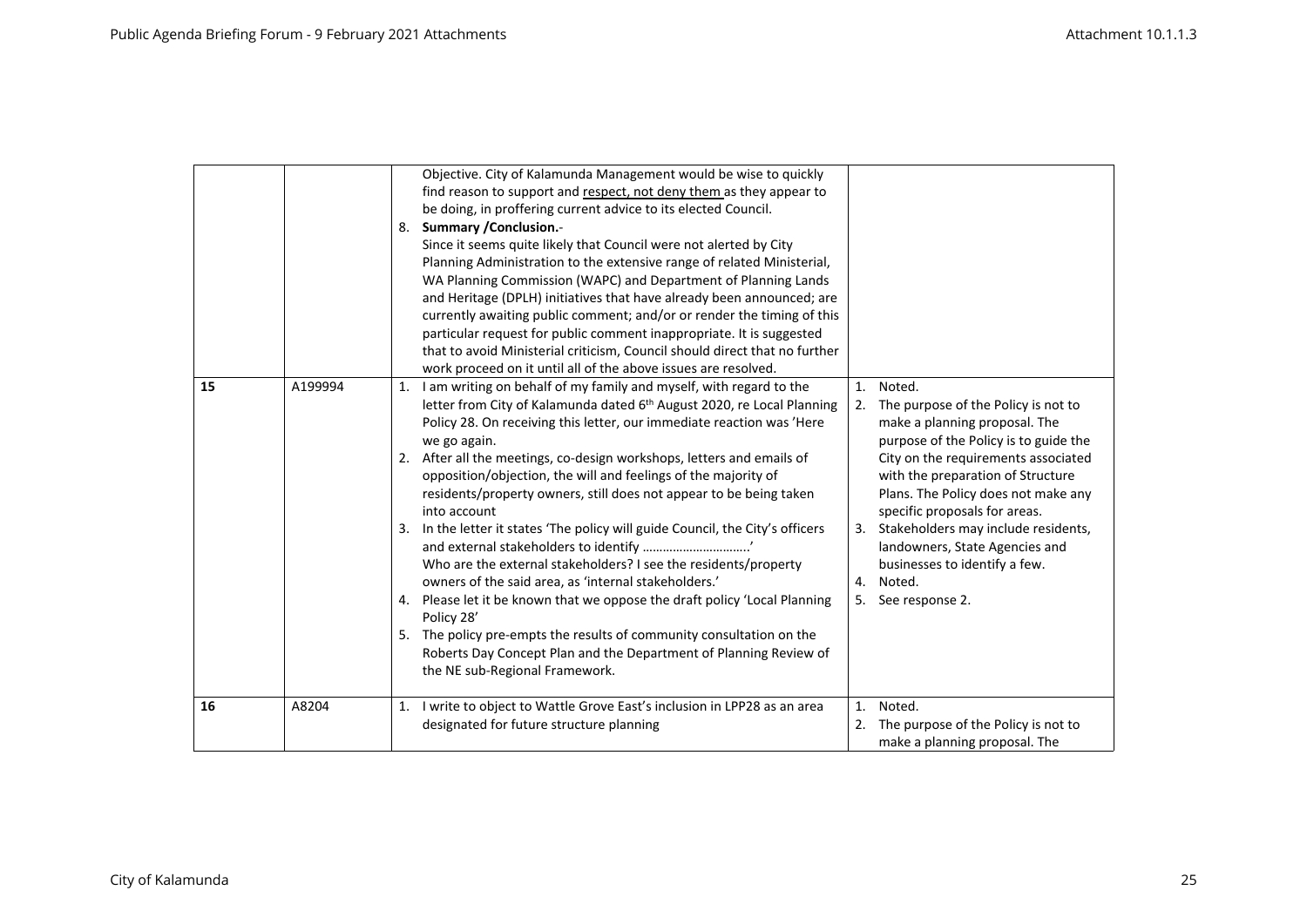|  |  | 2. I am of the opinion that identification and inclusion of Wattle Grove   |    | purpose of the Policy is to guide the      |
|--|--|----------------------------------------------------------------------------|----|--------------------------------------------|
|  |  | East in LPP28 by the City of Kalamunda, just like the Draft Concept        |    | City on the requirements associated        |
|  |  | Plan prepared by Robers Day, is another devious and underhanded            |    | with the preparation of Structure          |
|  |  | measure undertaken by the City and specifically the City's planning        |    | Plans. The Policy does not make any        |
|  |  | department to underpin and facilitate the rezoning of Wattle Grove         |    | specific proposals for areas.              |
|  |  | East from Rural to Urban under the MRS.                                    |    | 3. See response 2.                         |
|  |  | 3. LPP28 is inconsistent with the views of the vast majority of Wattle     | 4. | See response 2.                            |
|  |  | Grove East residents.                                                      | 5. | See response 2.                            |
|  |  | There is a strong sentiment against further subdivision of Wattle          | 6. | See response 2.                            |
|  |  | Grove East for urban purposes amongst residents and landowners             | 7. | See response 2.                            |
|  |  | 4. Since October 2004 the Wattle Grove East community have made            | 8. | See response 2.                            |
|  |  | their desire to keep Wattle Grove East Rural and opposed urbanization      | 9. | See response 2.                            |
|  |  | on every occasion urbanization in any form has been mooted by our          |    | 10. The specific reference to Wattle Grove |
|  |  | unrepresentative Local Authority.                                          |    | South is proposed to be removed            |
|  |  | 5. At every opportunity the City of Kalamunda (COK) has promoted,          |    | from the Policy and instead just           |
|  |  | contrived and made representations to the WAPC (without                    |    | generally refer to the Framework. See      |
|  |  | consultation) to facilitate rezoning to urban uses in any form -           |    | response 2.                                |
|  |  | industrial, over 55 villas, and most recently, a concept plan (universally |    | 11. Noted.                                 |
|  |  | rejected), which features resumption of in access of 100ha of private      |    | 12. Noted.                                 |
|  |  | land for a road network and POS all to facilitate urban development        |    | 13. See response 2.                        |
|  |  | with an unspecified density of strata development - by the way, all        |    | 14. See response 2.                        |
|  |  | without reticulated sewerage or any specific prior planning and            |    | 15. See response 2.                        |
|  |  | investigation.                                                             |    | 16. The Policy will still be effective and |
|  |  | 6. All potential urban uses proposed by the minority of residents have     |    | remain relevant following a review of      |
|  |  | been justified and supported by the COK planning department                |    | the Framework. The purpose of the          |
|  |  | disregarding any sound or consistent planning principles. It appears       |    | Policy is to guide the City on the         |
|  |  | that the COK will support any use that the "develop anything at any        |    | requirements associated with the           |
|  |  | cost" minority want, approve over 55 villas one day and propose to         |    | preparation of Structure Plans. The        |
|  |  | put them next to industrial development the next, rural composite          |    | Policy does not make any specific          |
|  |  | and propose to put residential development next door, just about           |    | proposals for areas.                       |
|  |  | anything is acceptable as long as it is not what the majority want, to     |    | 17. See response 16.                       |
|  |  | be left alone.                                                             |    | 18. See response 2.                        |
|  |  |                                                                            |    | 19. See response 2.                        |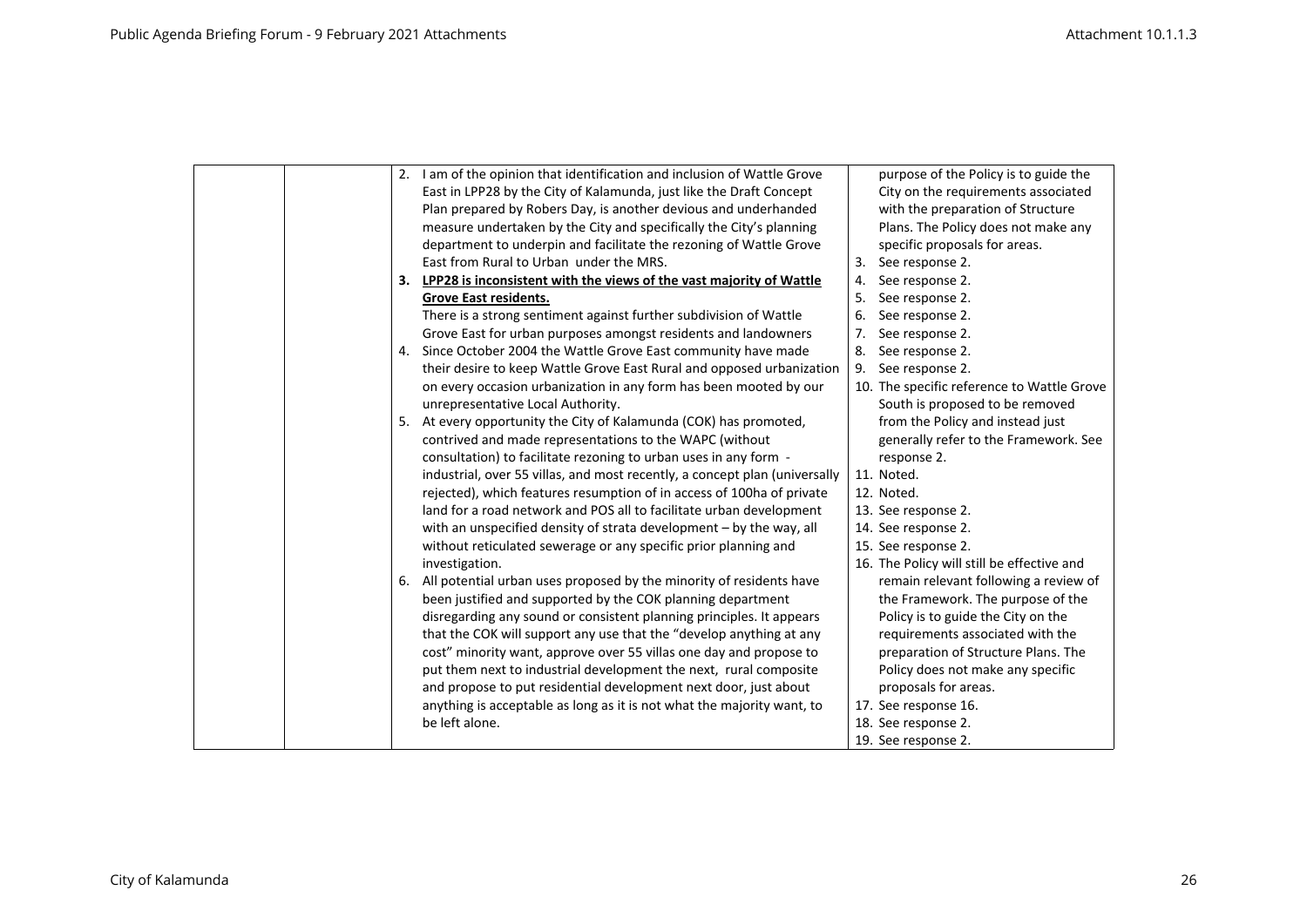| 7. To illustrate the strong sentiment the overwhelming and completely<br>ignored majority of residents have against the rezoning of Wattle<br>Grove East for urban purposes and on which basis alone Wattle Grove<br>East should be excluded from LPP28, below are 9 occasion on which<br>the residents have expressed their desire opinion to keep Wattle<br><b>Grove East Rural:</b>                                                                                                                                                                                                                                                                                                                                                                                                                                                                                                                                                                                                                                                                                                                                                                                                                                                                                                                                                                                                                                                                   | 20. See response 2.<br>21. See response 2.<br>22. See response 2.<br>23. See responses above. |
|----------------------------------------------------------------------------------------------------------------------------------------------------------------------------------------------------------------------------------------------------------------------------------------------------------------------------------------------------------------------------------------------------------------------------------------------------------------------------------------------------------------------------------------------------------------------------------------------------------------------------------------------------------------------------------------------------------------------------------------------------------------------------------------------------------------------------------------------------------------------------------------------------------------------------------------------------------------------------------------------------------------------------------------------------------------------------------------------------------------------------------------------------------------------------------------------------------------------------------------------------------------------------------------------------------------------------------------------------------------------------------------------------------------------------------------------------------|-----------------------------------------------------------------------------------------------|
| September 2004 – Special electors meeting held in respect to<br>a)<br>rezoning 32 Gavour Road to allow urban density development.<br>Motion carried objecting to the rezoning 109 objectors, 3 non<br>objectors - 97% against rezoning for Urban uses<br>October 2004 - 115 submissions, 101 objections to allowing urban<br>b)<br>density development at 32 Gavour Road Wattle Grove - 87%<br>against rezoning for Urban Uses<br>May 2007 - The shire notified only 15 residents of the re<br>c)<br>submitted rezoning proposal as above, 40 replies were received,<br>36 where objections. -90% against rezoning for Urban Uses<br>May 2009 - A petition of 146 objectors to the rezoning 32 Gavour<br>d).<br>Road for urban purposes was lodged with the Council calling for a<br>Special Electors meeting to discuss the re submission prior to the<br>Council re considering the rezoning however the Shire of<br>Kalamunda completely and deviously scheduled the Special<br>Electors Meeting at a date after it initiated the Rezoning 32<br>Gavour Road. - 146 Residents 100% ignored by COK<br>October 2009 - During the 42-day statutory comment period<br>e)<br>following initiation of the rezoning 32 Gavour Road there were<br>164 submissions received. Of the 164, 144 were objections. - 87%<br>against rezoning for Urban Uses.<br>When considering the analysis of submissions in 2009 by<br>the COK the WAPC comment was as follows: |                                                                                               |
|                                                                                                                                                                                                                                                                                                                                                                                                                                                                                                                                                                                                                                                                                                                                                                                                                                                                                                                                                                                                                                                                                                                                                                                                                                                                                                                                                                                                                                                          |                                                                                               |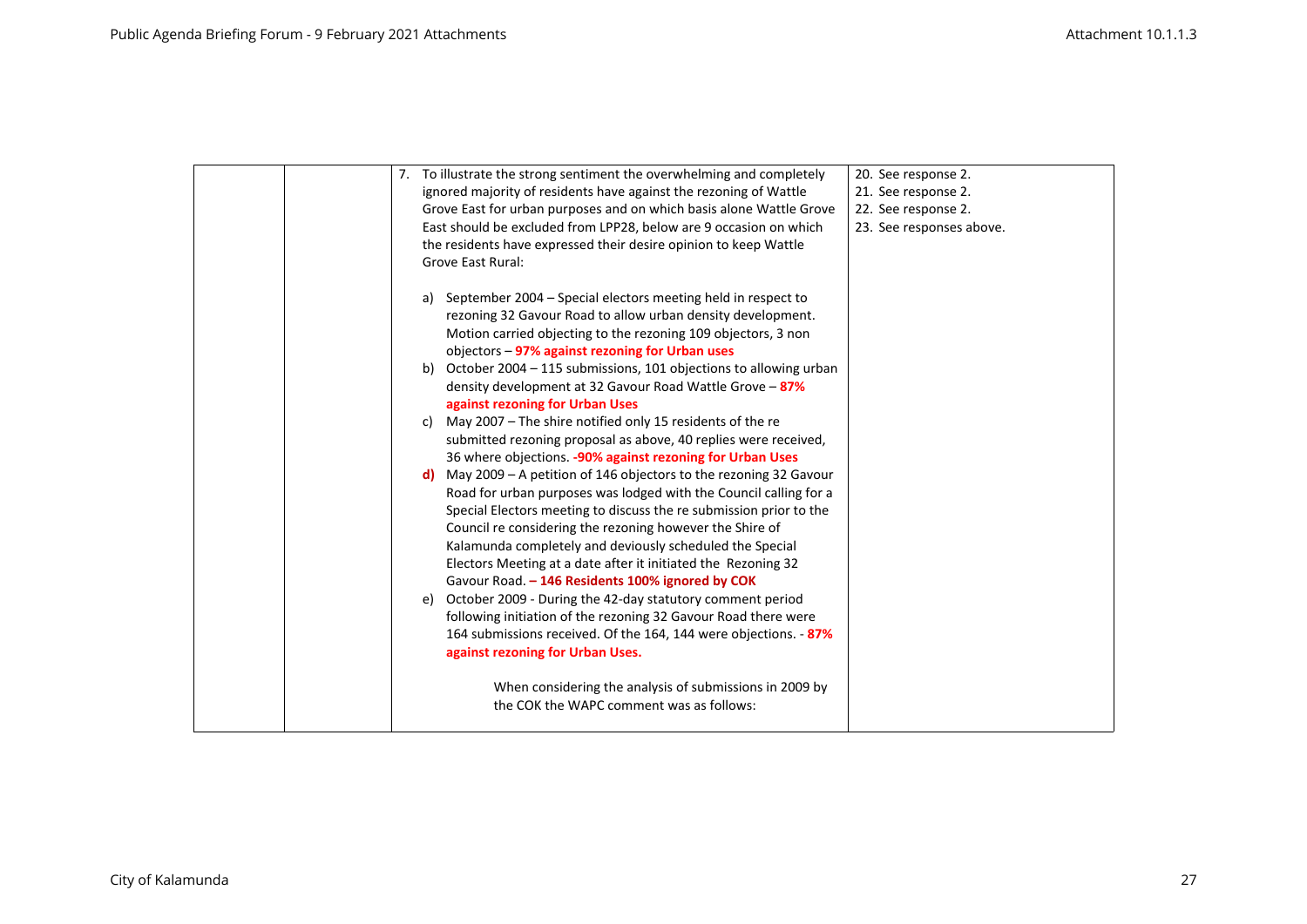| "It is apparent that the manner in which the Council has                                                                                                                                                                                                                                                                                                                                                                                                                                                                                                                                                                                                                                                                                                                                                                                                                                                                                                                                                                                                                                                                                                                                                                                                                                                                                                                                                                                                                                                   |
|------------------------------------------------------------------------------------------------------------------------------------------------------------------------------------------------------------------------------------------------------------------------------------------------------------------------------------------------------------------------------------------------------------------------------------------------------------------------------------------------------------------------------------------------------------------------------------------------------------------------------------------------------------------------------------------------------------------------------------------------------------------------------------------------------------------------------------------------------------------------------------------------------------------------------------------------------------------------------------------------------------------------------------------------------------------------------------------------------------------------------------------------------------------------------------------------------------------------------------------------------------------------------------------------------------------------------------------------------------------------------------------------------------------------------------------------------------------------------------------------------------|
| assessed the results of the consultation from advertising                                                                                                                                                                                                                                                                                                                                                                                                                                                                                                                                                                                                                                                                                                                                                                                                                                                                                                                                                                                                                                                                                                                                                                                                                                                                                                                                                                                                                                                  |
| the Amendment is inappropriate. The Council's                                                                                                                                                                                                                                                                                                                                                                                                                                                                                                                                                                                                                                                                                                                                                                                                                                                                                                                                                                                                                                                                                                                                                                                                                                                                                                                                                                                                                                                              |
| assessment demonstrates a lack of proper consideration                                                                                                                                                                                                                                                                                                                                                                                                                                                                                                                                                                                                                                                                                                                                                                                                                                                                                                                                                                                                                                                                                                                                                                                                                                                                                                                                                                                                                                                     |
| of the advertising process and the conclusions generated                                                                                                                                                                                                                                                                                                                                                                                                                                                                                                                                                                                                                                                                                                                                                                                                                                                                                                                                                                                                                                                                                                                                                                                                                                                                                                                                                                                                                                                   |
| are inaccurate and misconstrued."                                                                                                                                                                                                                                                                                                                                                                                                                                                                                                                                                                                                                                                                                                                                                                                                                                                                                                                                                                                                                                                                                                                                                                                                                                                                                                                                                                                                                                                                          |
| June 2011 - 220 submissions were received in respect to<br>f)<br>urbanization of Wattle Grove East proposed by the Shire of<br>Kalamunda in their Draft Planning Strategy. 188 were objections to<br>the proposed urbanization - 87% against rezoning for Urban Uses<br>December 2018 - submissions received in Community Consultation<br>g)<br>Report, 3 December 2018, in respect to COK plot to rezone Wattle<br>Grove East to allow what the COK described as Urban use in the<br>form of industrial - 90% against Rezoning for Urban Use<br>h) December 2019 - Special Electors Meeting to remove the COK's<br>threat of rezoning Wattle Grove East to allow Urban use in the<br>form of industrial - 190 Attendees 173 against rezoning Urban 17<br>for - 89% against rezoning for Urban Uses<br>August 2020 - Submissions received in relation to the COK faux<br>i)<br>consultation process undertaken (at a cost of over \$150,000) in an<br>attempt to railroad the residents of Wattle Grove East into<br>accepting rezoning to Urban via hired guns Roberts Day $-97\%$<br>against Concept Plan, 75% against rezoning for Urban Uses<br>Wattle Grove East should be excluded from LPP 28 because the<br>8.<br>overwhelming majority of residents want it to remain Rural and the<br>COK inclusion of Wattle Grove East in LPP28 is just another of the<br>underhanded and devious methods the council is employing in an<br>attempt to convince the WAPC to rezone the area to urban under the |
| MRS – DLPS, Local Housing Policy, Aged Care Policy, Roberts Day                                                                                                                                                                                                                                                                                                                                                                                                                                                                                                                                                                                                                                                                                                                                                                                                                                                                                                                                                                                                                                                                                                                                                                                                                                                                                                                                                                                                                                            |
| Concept Plan preparation and the list goes on                                                                                                                                                                                                                                                                                                                                                                                                                                                                                                                                                                                                                                                                                                                                                                                                                                                                                                                                                                                                                                                                                                                                                                                                                                                                                                                                                                                                                                                              |
| <b>LPP28 is inconsistent with Current Zonings</b>                                                                                                                                                                                                                                                                                                                                                                                                                                                                                                                                                                                                                                                                                                                                                                                                                                                                                                                                                                                                                                                                                                                                                                                                                                                                                                                                                                                                                                                          |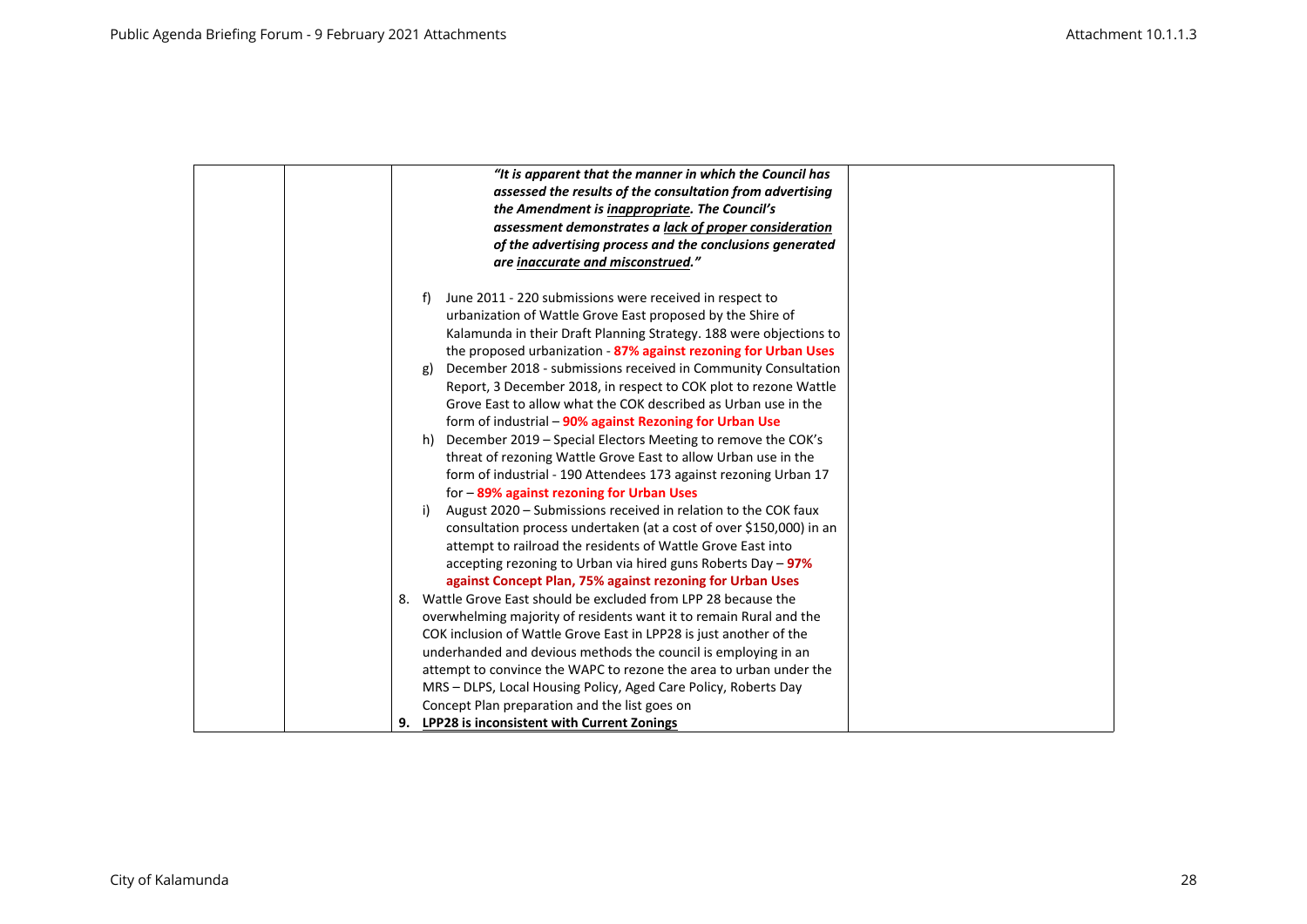| Wattle Grove East is currently predominantly zoned for rural land use                                 |  |
|-------------------------------------------------------------------------------------------------------|--|
| under the City of Kalamunda Local Planning Scheme No. 3 ('LPS 3') and                                 |  |
| therefore should not be included as an area for future structure                                      |  |
| planning within LPP 28                                                                                |  |
| The aim of the Special Rural zone under LPS 3 is as follows:                                          |  |
| 4.2.2 Rural Zones:                                                                                    |  |
| Special Rural                                                                                         |  |
| • To enable smaller lot subdivision to provide for uses compatible with rural<br>development          |  |
| To retain amenity and the rural landscape in a manner consistent with orderly<br>and proper planning. |  |
| 10. Wattle Grove East is zoned "Special Rural" not zoned "Development"                                |  |
| under LPS3. Zoning as "Development" is a precursor for future                                         |  |
| structure planning (DSPs and LPSs). Therefore, Wattle Grove East                                      |  |
| should be omitted from LPP28 as the area is being zoned                                               |  |
| "Development" under LPS 3 is a requirement and a prerequisite for                                     |  |
| inclusion in LPP28 as shown from an exert of LPP28 as follows:                                        |  |
| The development of DSPs and LSPs coordinates the future land use changes and delivery                 |  |
| of infrastructure in development areas                                                                |  |
| Furthermore, from LPP28:                                                                              |  |
| If there is a conflict between this Policy and the Scheme, then the Scheme shall<br>prevail           |  |
| 11. LPP28 is inconsistent with Perth and Peel $\omega$ 3.5 Million – NE Sub                           |  |
| <b>Regional Planning Framework.</b>                                                                   |  |
| Perth and Peel @3.5 provides a framework for the development of the                                   |  |
| Perth and Peel regions. The document seeks to meet the targets                                        |  |
| identified under Directions 2031 and the State Planning Strategy 2050.                                |  |
| Wattle Grove East is located in in the North East sub region                                          |  |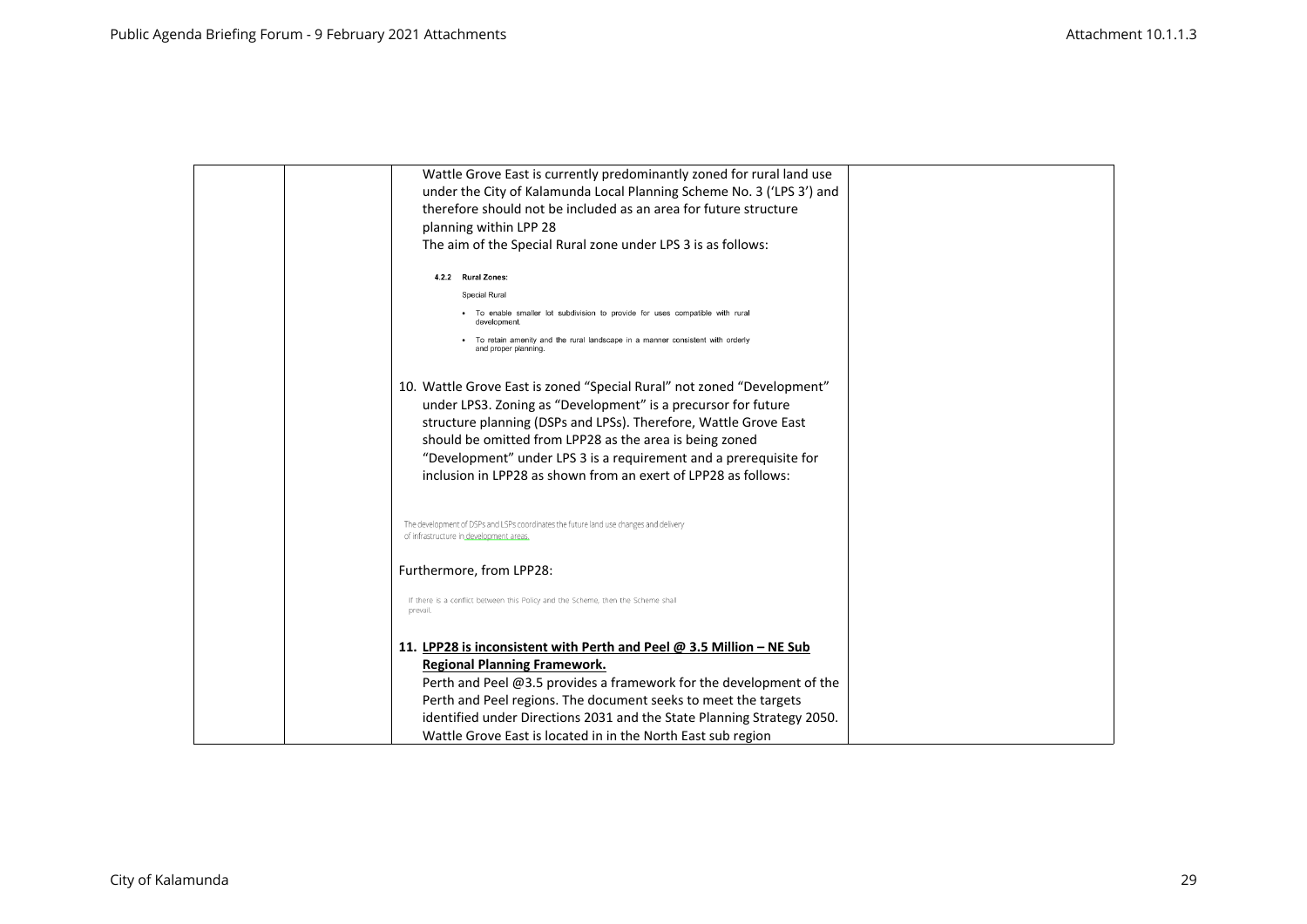|  | 12. Under PP@3.5 Wattle Grove East is designated for "Urban Expansion"    |  |
|--|---------------------------------------------------------------------------|--|
|  | and "Urban Investigation"                                                 |  |
|  | 13. Prior to consideration for any rezoning under the MRS and before      |  |
|  | development can occur detailed planning and investigation including       |  |
|  | investigations regarding protection of significant environmental          |  |
|  | attributes and a geotechnical analysis of land suitability to provide     |  |
|  | connections to reticulated wastewater services should be undertaken.      |  |
|  | 14. The North East Regional Planning Framework also notes that the        |  |
|  | classification of this land for Urban Expansion or Investigation is not   |  |
|  | intended to be construed as commitment by the WAPC to support any         |  |
|  | rezoning as this will depend on the outcome of further investigations     |  |
|  | and that further planning will need to prioritise protection of           |  |
|  | environmental values.                                                     |  |
|  | 15. Where significant environmental attributes were identified, the       |  |
|  | Framework further stated that planning for these sites will need to       |  |
|  | prioritise avoidance or protection, or both, of the environmental         |  |
|  | values.                                                                   |  |
|  | 16. LPP28 fails to reflect the true nature of the NE sub Regional         |  |
|  | Framework. LPP28 also does not disclose that the NE sub-Regional          |  |
|  | Framework is to be reviewed by the Department of Planning                 |  |
|  | commencing in 2021.                                                       |  |
|  | 17. It would be inappropriate to prematurely include the area within the  |  |
|  | LPP28 until further detailed planning and investigation is undertaken     |  |
|  | to ascertain whether the area is suitable for future urban development    |  |
|  | or rezoning to Urban under the MRS, as detailed in the North East Sub-    |  |
|  | Regional Planning Framework.                                              |  |
|  | 18. The inclusion of Wattle Grove East in LPP 28 is inconsistent with the |  |
|  | objectives of State Planning Policy 2.5 – Rural Planning                  |  |
|  | State Planning Policy 2.5: rural planning (SPP                            |  |
|  | 2.5) is the basis for planning and decision-                              |  |
|  | making for rural and rural living land across                             |  |
|  | Western Australia.                                                        |  |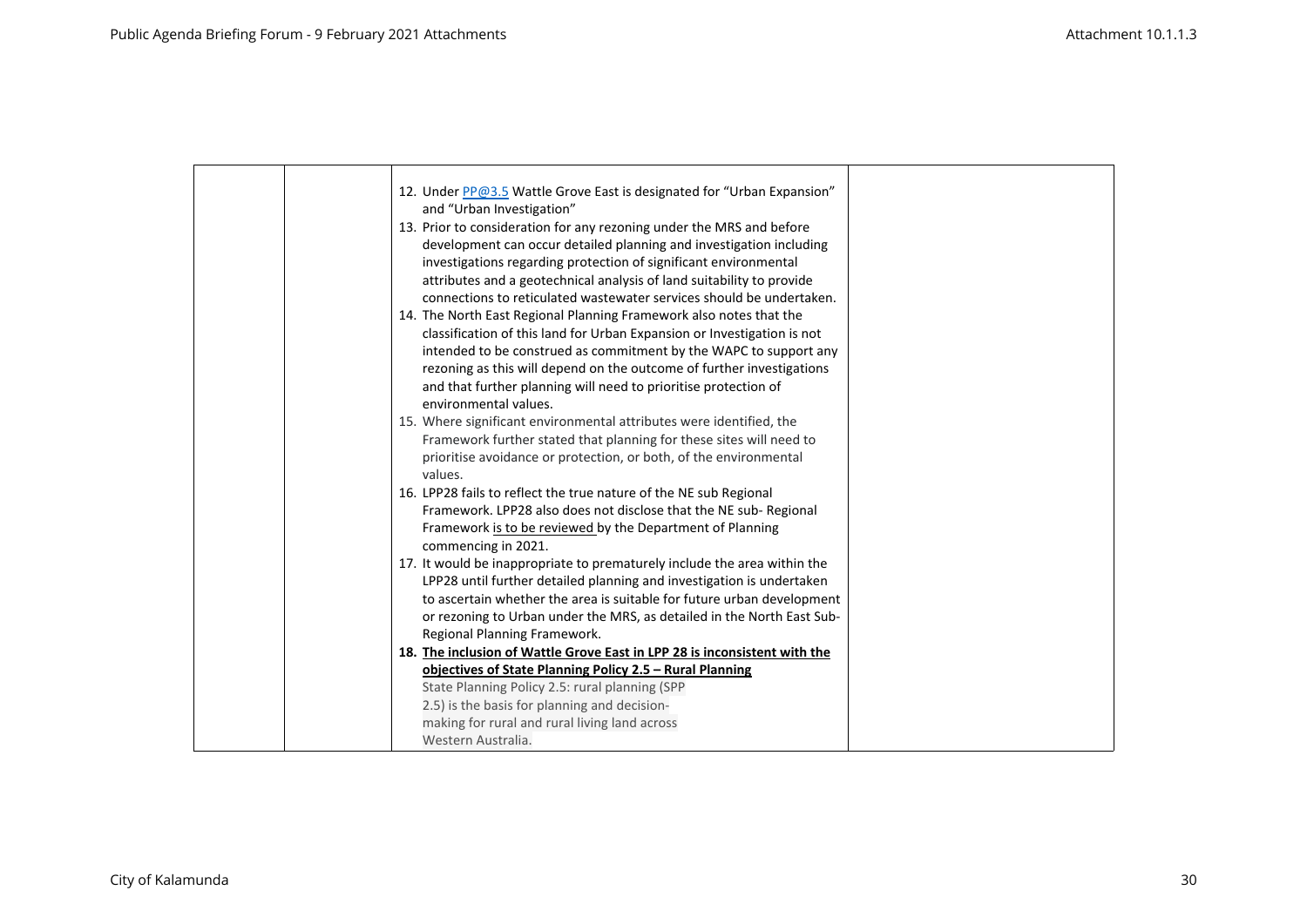| The inclusion of Wattle Grove East in draft LPP28 is inconsistent with the    |
|-------------------------------------------------------------------------------|
| provisions outlined in SPP 2.5, which aims to:                                |
| Protect and preserve rural land;                                              |
| Promote sustainable settlement in, and adjacent to, existing urban            |
| areas; and                                                                    |
| Require that land use change from rural to all other uses be                  |
| planned and provided for in a planning strategy or scheme.                    |
| 19. As outlined above, SPP 2.5 aims to protect rural land and encourage       |
| settlement in existing urban areas. The rural land existing in Wattle         |
| Grove East ought to be preserved and future structure planning should         |
| be designated in existing areas appropriately zoned for urban                 |
| development.                                                                  |
| 20. The inclusion of Wattle Grove East in LPP 28 does not meet the            |
| Requirements for Preparation of a Structure Plan under Planning and           |
| <b>Development (Local Planning Schemes) Regulations 2015</b>                  |
| 21. Part 4, Clause 15 of Schedule 2 of the Regulations outlines the           |
| following circumstances for when a structure plan may be prepared:            |
| The area is: all or part of a zone identified in this Scheme as an            |
| area suitable for urban or industrial development; and                        |
| identified in this Scheme as an area requiring a structure plan               |
| to be prepared before any future subdivision or                               |
| development is undertaken; or                                                 |
| A state planning policy requires a structure plan to be                       |
| prepared for the area; or                                                     |
| The Commission considers that a structure plan for the area is                |
| required for the purposes of orderly and proper planning.                     |
| Wattle Grove East does not meet any of the above conditions as                |
| it is not identified as Urban, Industrial development and retains             |
| predominantly "Special Rural" zoning which has no requirement                 |
| for structure planning                                                        |
| 22. Until further detailed planning and investigation is undertaken in Wattle |
| Grove as addressed in the NE Sub Regional Framework, it would be              |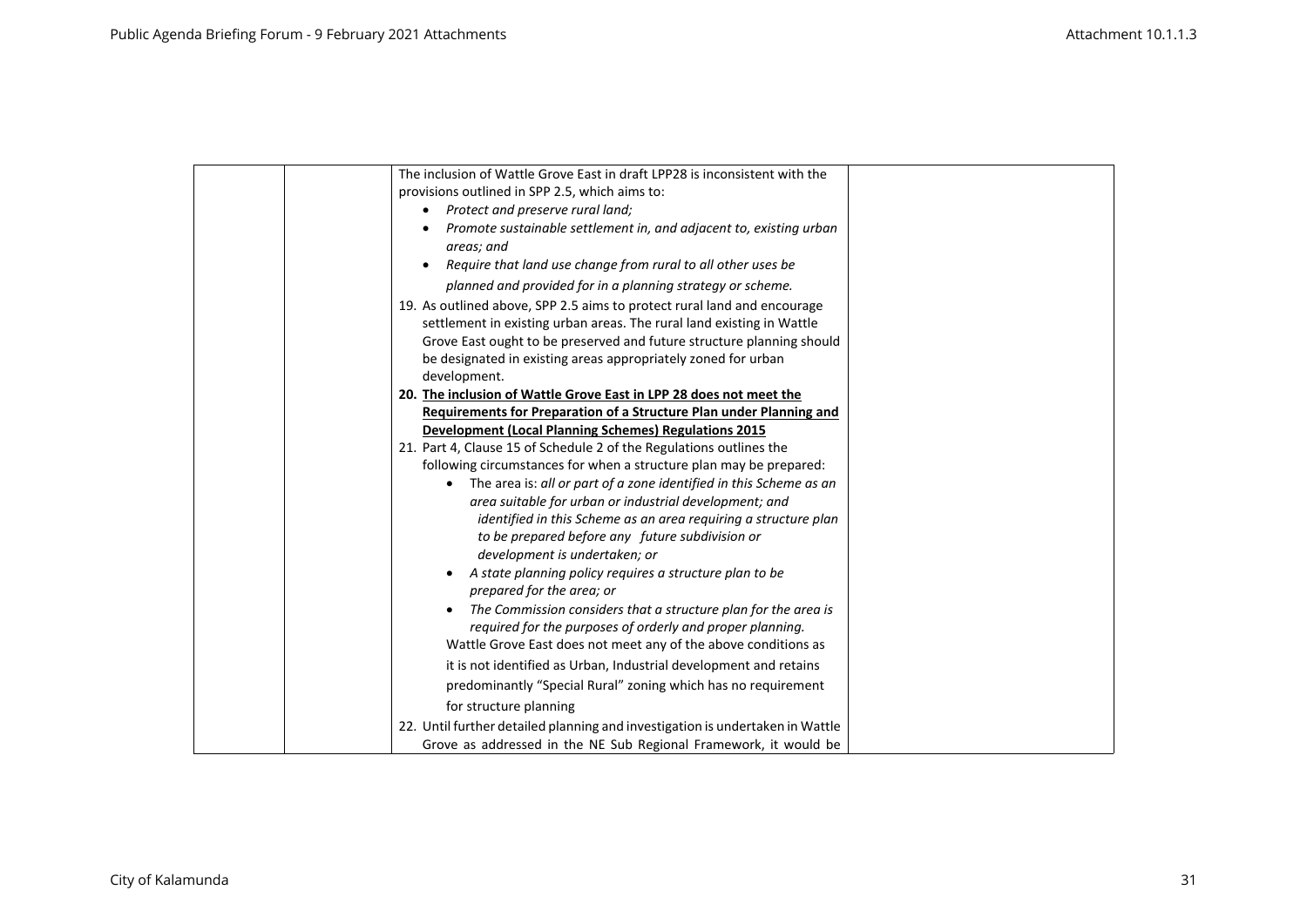|    |                              | inappropriate for the City of Kalamunda to prematurely designate<br>Wattle Grove for future structure planning and urban development in<br>LPP 28.<br>23. Summary<br>I Object to Wattle Grove East's inclusion in LPP28 by the City of Kalamunda<br>on the following grounds:<br>a) LPP28 is inconsistent with the views of the vast majority of Wattle<br>Grove East residents<br>b) LPP28 is inconsistent with Current Zonings<br>c) LPP28 is inconsistent with Perth and Peel $@$ 3.5 Million - NE Sub<br><b>Regional Planning Framework</b><br>The inclusion of Wattle Grove East in LPP 28 is inconsistent with<br>d)<br>the objectives of State Planning Policy 2.5 - Rural Planning<br>e) The inclusion of Wattle Grove East in LPP 28 does not meet the<br>Requirements for Preparation of a Structure Plan under Planning |                |                                                                                                                                                                                                  |
|----|------------------------------|------------------------------------------------------------------------------------------------------------------------------------------------------------------------------------------------------------------------------------------------------------------------------------------------------------------------------------------------------------------------------------------------------------------------------------------------------------------------------------------------------------------------------------------------------------------------------------------------------------------------------------------------------------------------------------------------------------------------------------------------------------------------------------------------------------------------------------|----------------|--------------------------------------------------------------------------------------------------------------------------------------------------------------------------------------------------|
|    |                              | and Development (Local Planning Schemes) Regulations 2015                                                                                                                                                                                                                                                                                                                                                                                                                                                                                                                                                                                                                                                                                                                                                                          |                |                                                                                                                                                                                                  |
| 17 | A50091                       | I oppose the draft policy entitled Local Planning Policy 28 as it pre-<br>1.<br>empts the results of community consultation on the Roberts Day<br>concept plan and the Department of Planning Review of the NE sub-<br>Regional Framework.                                                                                                                                                                                                                                                                                                                                                                                                                                                                                                                                                                                         |                | 1. The purpose of the Policy is to guide<br>the City on the requirements<br>associated with the preparation of<br>Structure Plans. The Policy does not<br>make any specific proposals for areas. |
| 18 | Valcan Road,<br>Orange Grove | of<br>1. We,<br>Orange Grove WA 6109<br>Oppose very strongly the daft policy entitled Local Planning Policy 28<br>as it pre-empts the result of community consultation on the<br>RobertsDay concept plan and the Department of Planning Review of<br>the NE sub-Regional Framework                                                                                                                                                                                                                                                                                                                                                                                                                                                                                                                                                 |                | 1. The purpose of the Policy is to guide<br>the City on the requirements<br>associated with the preparation of<br>Structure Plans. The Policy does not<br>make any specific proposals for areas. |
| 19 | A25301                       | 1. The green belt of Maida Vale maintains an ecosystem that provides<br>habitat for red tailed cockatoos, quendas and other wildlife.                                                                                                                                                                                                                                                                                                                                                                                                                                                                                                                                                                                                                                                                                              | 1.<br>2.<br>3. | Noted.<br>Noted.<br>Noted.                                                                                                                                                                       |